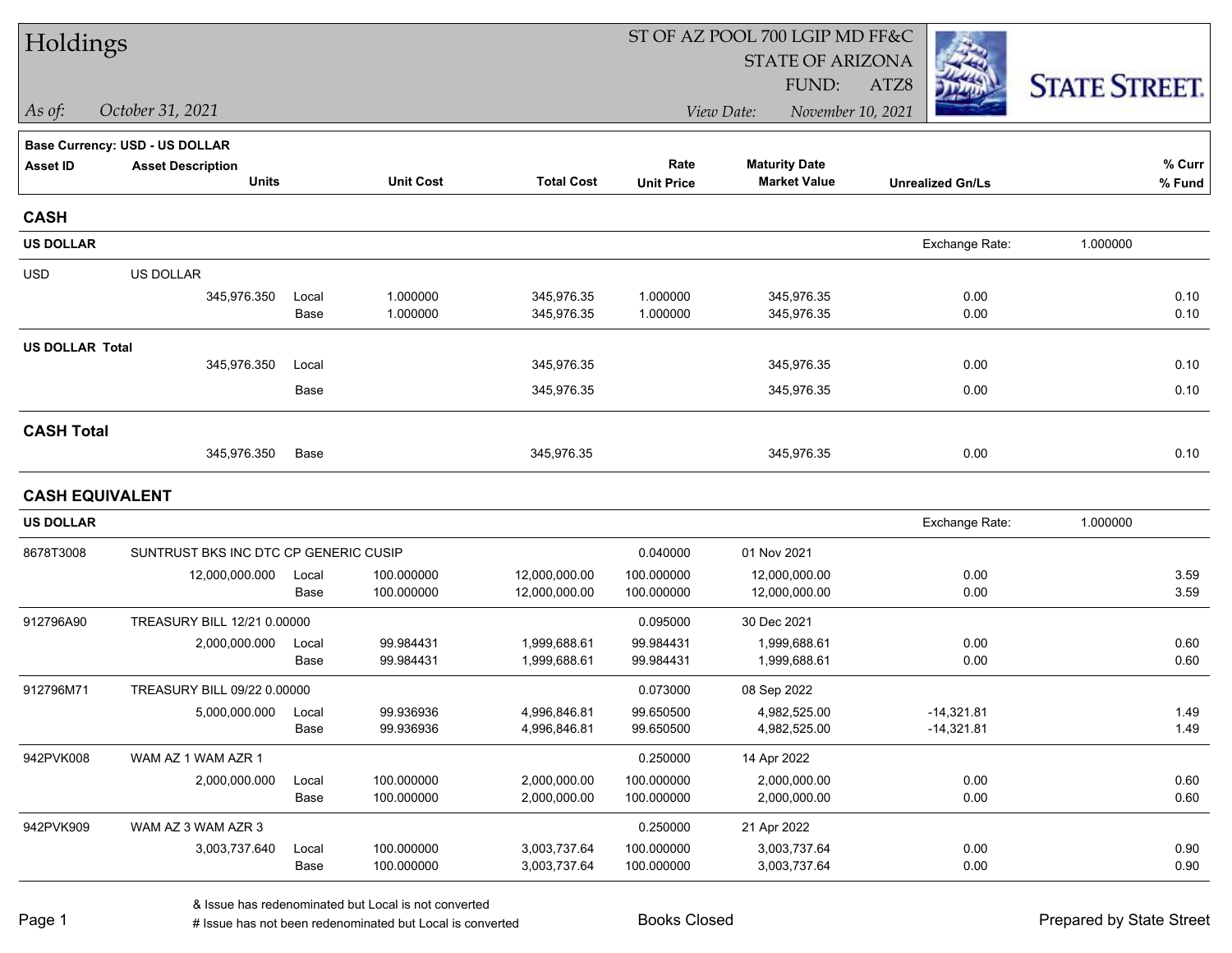|  |  | Holdings |
|--|--|----------|
|--|--|----------|

STATE OF ARIZONA

FUND:

ATZ8



*As of: View Date: November 10, 2021*

|                        | <b>Base Currency: USD - US DOLLAR</b>  |       |                  |                   |                   |                      |                         |          |
|------------------------|----------------------------------------|-------|------------------|-------------------|-------------------|----------------------|-------------------------|----------|
| <b>Asset ID</b>        | <b>Asset Description</b>               |       |                  |                   | Rate              | <b>Maturity Date</b> |                         | % Curr   |
|                        | <b>Units</b>                           |       | <b>Unit Cost</b> | <b>Total Cost</b> | <b>Unit Price</b> | <b>Market Value</b>  | <b>Unrealized Gn/Ls</b> | % Fund   |
| 942PVL006              | WAM AZ 4 WAM AZR 4                     |       |                  |                   | 0.000000          | 01 Nov 2021          |                         |          |
|                        | 12,008,811.300                         | Local | 100.000000       | 12,008,811.30     | 100.000000        | 12,008,811.30        | 0.00                    | 3.59     |
|                        |                                        | Base  | 100.000000       | 12,008,811.30     | 100.000000        | 12,008,811.30        | 0.00                    | 3.59     |
| 942PVNII4              | WAM AZ 7 WAM AZR 7                     |       |                  |                   | 0.250000          | 16 Dec 2021          |                         |          |
|                        | 5,000,000.000                          | Local | 100.000000       | 5,000,000.00      | 100.000000        | 5,000,000.00         | 0.00                    | 1.50     |
|                        |                                        | Base  | 100.000000       | 5,000,000.00      | 100.000000        | 5,000,000.00         | 0.00                    | 1.50     |
| 95763A914              | WESTERN ALLIANCE BANCORP PP            |       |                  |                   | 0.250000          | 23 Jun 2022          |                         |          |
|                        | 5,004,983.710                          | Local | 100.000000       | 5,004,983.71      | 100.000000        | 5,004,983.71         | 0.00                    | 1.50     |
|                        |                                        | Base  | 100.000000       | 5,004,983.71      | 100.000000        | 5,004,983.71         | 0.00                    | 1.50     |
| <b>US DOLLAR Total</b> |                                        |       |                  |                   |                   |                      |                         |          |
|                        | 46,017,532.650                         | Local |                  | 46,014,068.07     |                   | 45,999,746.26        | $-14,321.81$            | 13.77    |
|                        |                                        | Base  |                  | 46,014,068.07     |                   | 45,999,746.26        | $-14,321.81$            | 13.77    |
|                        | <b>CASH EQUIVALENT Total</b>           |       |                  |                   |                   |                      |                         |          |
|                        | 46,017,532.650                         | Base  |                  | 46,014,068.07     |                   | 45,999,746.26        | $-14,321.81$            | 13.77    |
| <b>FIXED INCOME</b>    |                                        |       |                  |                   |                   |                      |                         |          |
| <b>US DOLLAR</b>       |                                        |       |                  |                   |                   |                      | Exchange Rate:          | 1.000000 |
| 36178GHQ0              | GNMA POOL AA8339 GN 08/27 FIXED 3      |       |                  |                   | 3.000000          | 15 Aug 2027          |                         |          |
|                        | 581,732.740                            | Local | 102.683660       | 597,344.47        | 104.832512        | 609,845.04           | 12,500.57               | 0.18     |
| Original Face:         | 5,000,000.000                          | Base  | 102.683660       | 597,344.47        | 104.832512        | 609,845.04           | 12,500.57               | 0.18     |
| 36179MAF7              | GNMA II POOL MA0006 G2 04/27 FIXED 2.5 |       |                  |                   | 2.500000          | 20 Apr 2027          |                         |          |
|                        | 476,809.460                            | Local | 102.046868       | 486,569.12        | 102.905304        | 490.662.22           | 4,093.10                | 0.15     |
| Original Face:         | 4,372,786.000                          | Base  | 102.046868       | 486,569.12        | 102.905304        | 490,662.22           | 4,093.10                | 0.15     |
| 36179MCH1              | GNMA II POOL MA0072 G2 05/27 FIXED 2.5 |       |                  |                   | 2.500000          | 20 May 2027          |                         |          |
|                        | 579,294.690                            | Local | 101.805894       | 589,756.14        | 103.876215        | 601,749.40           | 11,993.26               | 0.18     |
| Original Face:         | 5,000,000.000                          | Base  | 101.805894       | 589,756.14        | 103.876215        | 601,749.40           | 11,993.26               | 0.18     |
| 36179MGP9              | GNMA II POOL MA0206 G2 07/27 FIXED 3.5 |       |                  |                   | 3.500000          | 20 Jul 2027          |                         |          |
|                        | 355,286.980                            | Local | 102.957387       | 365,794.19        | 106.214009        | 377,364.54           | 11,570.35               | 0.11     |
| Original Face:         | 4,169,641.000                          | Base  | 102.957387       | 365,794.19        | 106.214009        | 377,364.54           | 11,570.35               | 0.11     |
|                        |                                        |       |                  |                   |                   |                      |                         |          |

& Issue has redenominated but Local is not converted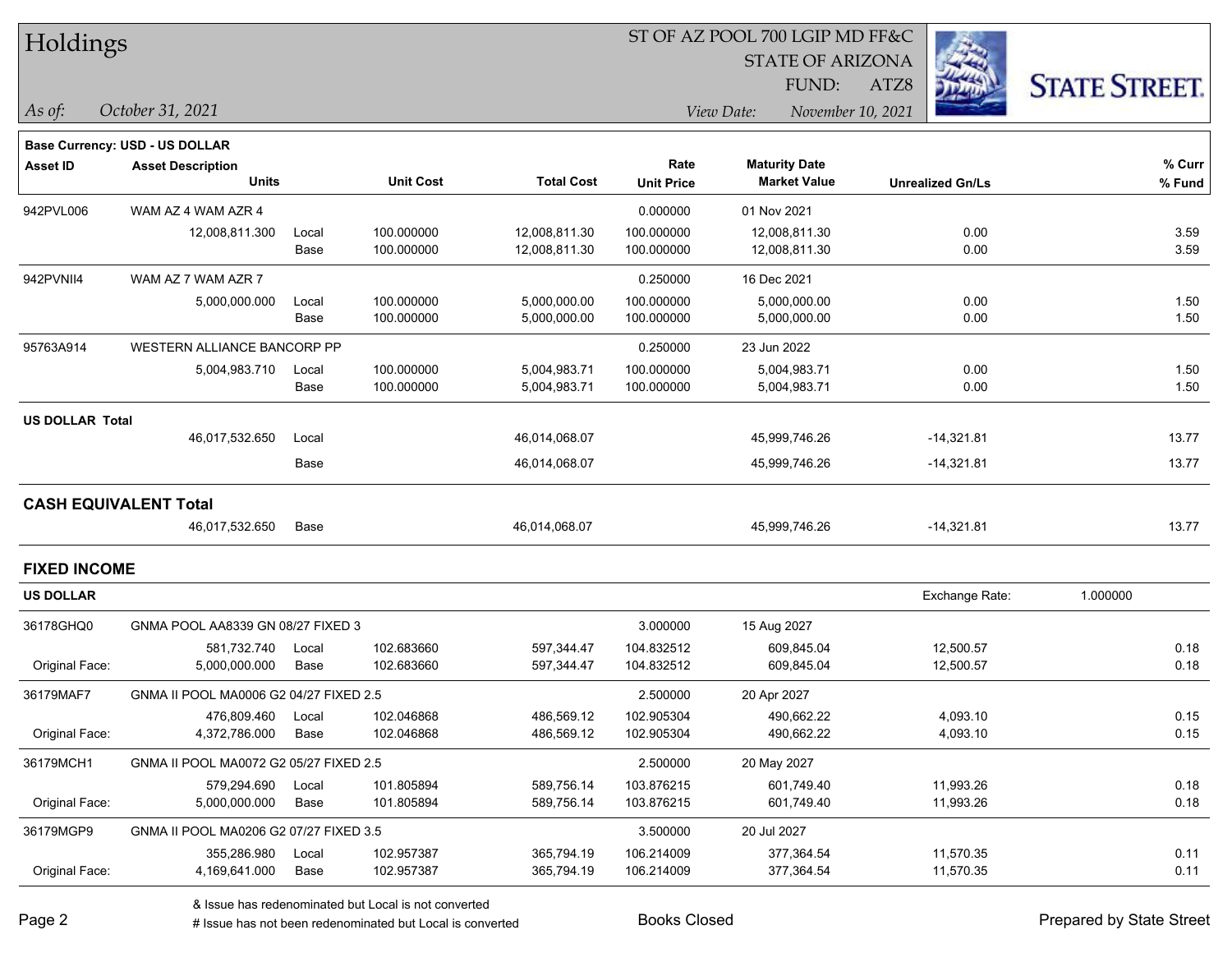#### ST OF AZ POOL 700 LGIP MD FF&C

STATE OF ARIZONA

ATZ8



*October 31, 2021*

**Base Currency: USD - US DOLLAR**

*As of: View Date: November 10, 2021* FUND:

| <b>Asset ID</b> | <b>Asset Description</b>                  |       |                  |                   | Rate              | <b>Maturity Date</b> |                         | % Curr |
|-----------------|-------------------------------------------|-------|------------------|-------------------|-------------------|----------------------|-------------------------|--------|
|                 | <b>Units</b>                              |       | <b>Unit Cost</b> | <b>Total Cost</b> | <b>Unit Price</b> | <b>Market Value</b>  | <b>Unrealized Gn/Ls</b> | % Fund |
| 36179NDH8       | GNMA II POOL MA1004 G2 05/43 FIXED 3      |       |                  |                   | 3.000000          | 20 May 2043          |                         |        |
|                 | 234,773.660                               | Local | 101.091703       | 237,336.69        | 102.661274        | 241,021.63           | 3,684.94                | 0.07   |
| Original Face:  | 2,000,000.000                             | Base  | 101.091703       | 237,336.69        | 102.661274        | 241,021.63           | 3,684.94                | 0.07   |
| 36202F3T1       | GNMA II POOL 005310 G2 02/27 FIXED 3.5    |       |                  |                   | 3.500000          | 20 Feb 2027          |                         |        |
|                 | 135,451.530                               | Local | 101.937291       | 138,075.62        | 104.742939        | 141,875.91           | 3,800.29                | 0.04   |
| Original Face:  | 2,910,888.000                             | Base  | 101.937291       | 138,075.62        | 104.742939        | 141,875.91           | 3,800.29                | 0.04   |
| 36225E3Y6       | GNMA II POOL 082614 G2 09/40 FLOATING VAR |       |                  |                   | 2.250000          | 20 Sep 2040          |                         |        |
|                 | 435,557.020                               | Local | 102.898812       | 448,183.00        | 104.174317        | 453,738.55           | 5,555.55                | 0.14   |
| Original Face:  | 9,450,000.000                             | Base  | 102.898812       | 448,183.00        | 104.174317        | 453,738.55           | 5,555.55                | 0.14   |
| 3622A2EM0       | GNMA POOL 783740 GN 12/27 FIXED 2.5       |       |                  |                   | 2.500000          | 15 Dec 2027          |                         |        |
|                 | 320,507.920                               | Local | 100.922645       | 323,465.07        | 103.888459        | 332,970.74           | 9,505.67                | 0.10   |
| Original Face:  | 2,500,000.000                             | Base  | 100.922645       | 323,465.07        | 103.888459        | 332,970.74           | 9,505.67                | 0.10   |
| 3622A2F31       | GNMA II POOL 783786 G2 06/28 FIXED 2.5    |       |                  |                   | 2.500000          | 20 Jun 2028          |                         |        |
|                 | 205,206.500                               | Local | 100.894709       | 207,042.50        | 103.890359        | 213,189.77           | 6,147.27                | 0.06   |
| Original Face:  | 1,500,000.000                             | Base  | 100.894709       | 207,042.50        | 103.890359        | 213,189.77           | 6,147.27                | 0.06   |
| 36230M3Y1       | GNMA POOL 753515 GN 11/40 FIXED 4         |       |                  |                   | 4.000000          | 15 Nov 2040          |                         |        |
|                 | 382,180.680                               | Local | 105.079283       | 401,592.72        | 109.500839        | 418,491.05           | 16,898.33               | 0.13   |
| Original Face:  | 5,872,458.000                             | Base  | 105.079283       | 401,592.72        | 109.500839        | 418,491.05           | 16,898.33               | 0.13   |
| 36241KZ76       | GNMA POOL 782566 GN 02/24 FIXED 5.5       |       |                  |                   | 5.500000          | 15 Feb 2024          |                         |        |
|                 | 8,759.980                                 | Local | 101.220551       | 8,866.90          | 103.896470        | 9,101.31             | 234.41                  | 0.00   |
| Original Face:  | 1,000,000.000                             | Base  | 101.220551       | 8,866.90          | 103.896470        | 9,101.31             | 234.41                  | 0.00   |
| 36290TK65       | GNMA POOL 616917 GN 12/35 FIXED 5         |       |                  |                   | 5.000000          | 15 Dec 2035          |                         |        |
|                 | 24,368.290                                | Local | 104.269032       | 25,408.58         | 113.380809        | 27,628.96            | 2,220.38                | 0.01   |
| Original Face:  | 1,000,000.000                             | Base  | 104.269032       | 25,408.58         | 113.380809        | 27,628.96            | 2,220.38                | 0.01   |
| 36294XCP9       | GNMA POOL 662578 GN 09/22 FIXED 5         |       |                  |                   | 5.000000          | 15 Sep 2022          |                         |        |
|                 | 111.920                                   | Local | 100.402073       | 112.37            | 102.111876        | 114.28               | 1.91                    | 0.00   |
| Original Face:  | 25,000.000                                | Base  | 100.402073       | 112.37            | 102.111876        | 114.28               | 1.91                    | 0.00   |
| 36297KGS4       | GNMA POOL 714009 GN 10/39 FIXED 5         |       |                  |                   | 5.000000          | 15 Oct 2039          |                         |        |
|                 | 49,759.580                                | Local | 103.011923       | 51,258.30         | 116.307666        | 57,874.21            | 6,615.91                | 0.02   |
| Original Face:  | 2,000,000.000                             | Base  | 103.011923       | 51,258.30         | 116.307666        | 57,874.21            | 6,615.91                | 0.02   |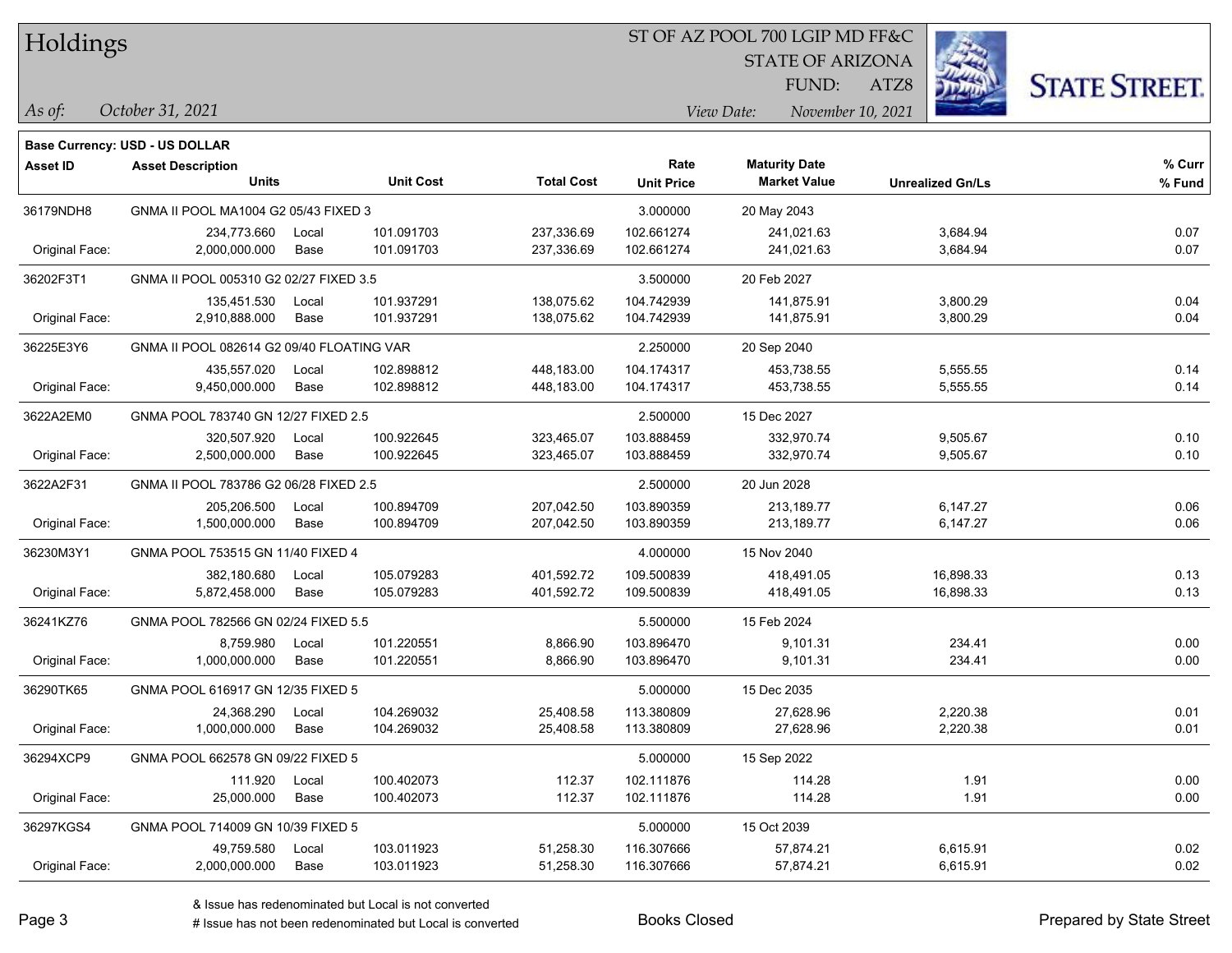#### ST OF AZ POOL 700 LGIP MD FF&C

STATE OF ARIZONA

ATZ8



**Base Currency: USD - US DOLLAR**

*October 31, 2021 As of: View Date: November 10, 2021* FUND:

| <b>Asset ID</b> | <b>Asset Description</b>                       |       |                  |                   | Rate              | <b>Maturity Date</b> |                         | % Curr |
|-----------------|------------------------------------------------|-------|------------------|-------------------|-------------------|----------------------|-------------------------|--------|
|                 | <b>Units</b>                                   |       | <b>Unit Cost</b> | <b>Total Cost</b> | <b>Unit Price</b> | <b>Market Value</b>  | <b>Unrealized Gn/Ls</b> | % Fund |
| 38375UAN0       | GOVERNMENT NATIONAL MORTGAGE A GNR 2013 H21 FB |       |                  |                   | 0.783250          | 20 Sep 2063          |                         |        |
|                 | 686.559.760                                    | Local | 100.417330       | 689,424.98        | 100.538010        | 690,253.52           | 828.54                  | 0.21   |
| Original Face:  | 1,500,000.000                                  | Base  | 100.417330       | 689,424.98        | 100.538010        | 690,253.52           | 828.54                  | 0.21   |
| 38375UDJ6       | GOVERNMENT NATIONAL MORTGAGE A GNR 2014 H04 FB |       |                  |                   | 0.733250          | 20 Feb 2064          |                         |        |
|                 | 710,561.760                                    | Local | 100.368114       | 713,177.44        | 100.546400        | 714,444.27           | 1,266.83                | 0.21   |
| Original Face:  | 1,530,000.000                                  | Base  | 100.368114       | 713,177.44        | 100.546400        | 714,444.27           | 1,266.83                | 0.21   |
| 38376R4Z6       | GOVERNMENT NATIONAL MORTGAGE A GNR 2017 H14 FB |       |                  |                   | 1.031130          | 20 Jun 2067          |                         |        |
|                 | 810,439.620                                    | Local | 101.979122       | 826,479.21        | 100.621530        | 815,476.75           | $-11,002.46$            | 0.24   |
| Original Face:  | 1,200,000.000                                  | Base  | 101.979122       | 826,479.21        | 100.621530        | 815,476.75           | $-11,002.46$            | 0.24   |
| 38377YWD8       | GOVERNMENT NATIONAL MORTGAGE A GNR 2011 140 PC |       |                  |                   | 2.000000          | 16 Aug 2039          |                         |        |
|                 | 142,413.730                                    | Local | 100.968748       | 143,793.36        | 100.913670        | 143,714.92           | $-78.44$                | 0.04   |
| Original Face:  | 2,720,000.000                                  | Base  | 100.968748       | 143,793.36        | 100.913670        | 143,714.92           | $-78.44$                | 0.04   |
| 38378B4Q9       | GOVERNMENT NATIONAL MORTGAGE A GNR 2013 7 C    |       |                  |                   | 2.637000          | 16 May 2051          |                         |        |
|                 | 167,784.840                                    | Local | 101.449261       | 170,216.48        | 101.161140        | 169,733.06           | $-483.42$               | 0.05   |
| Original Face:  | 4,000,000.000                                  | Base  | 101.449261       | 170,216.48        | 101.161140        | 169,733.06           | $-483.42$               | 0.05   |
| 38378H4K9       | GOVERNMENT NATIONAL MORTGAGE A GNR 2012 124 KB |       |                  |                   | 2.000000          | 20 Jul 2042          |                         |        |
|                 | 1,136,490.260                                  | Local | 101.955023       | 1,158,708.91      | 102.149400        | 1,160,917.98         | 2,209.07                | 0.35   |
| Original Face:  | 4,400,000.000                                  | Base  | 101.955023       | 1,158,708.91      | 102.149400        | 1,160,917.98         | 2,209.07                | 0.35   |
| 38378KBF5       | GOVERNMENT NATIONAL MORTGAGE A GNR 2013 30 A   |       |                  |                   | 1.500000          | 16 May 2042          |                         |        |
|                 | 570,287.130                                    | Local | 99.392085        | 566,820.27        | 100.431800        | 572,749.63           | 5,929.36                | 0.17   |
| Original Face:  | 3,000,000.000                                  | Base  | 99.392085        | 566,820.27        | 100.431800        | 572,749.63           | 5,929.36                | 0.17   |
| 38378KRR2       | GOVERNMENT NATIONAL MORTGAGE A GNR 2013 78 AF  |       |                  |                   | 2.426180          | 16 Mar 2048          |                         |        |
|                 | 246.683.740                                    | Local | 100.577460       | 248,108.24        | 101.535690        | 250.472.04           | 2,363.80                | 0.07   |
| Original Face:  | 1,000,000.000                                  | Base  | 100.577460       | 248,108.24        | 101.535690        | 250,472.04           | 2,363.80                | 0.07   |
| 38378XEW7       | GOVERNMENT NATIONAL MORTGAGE A GNR 2014 101 AD |       |                  |                   | 3.000000          | 16 Jul 2050          |                         |        |
|                 | 223,473.690                                    | Local | 101.238705       | 226,241.87        | 100.303300        | 224, 151.49          | $-2,090.38$             | 0.07   |
| Original Face:  | 1,000,000.000                                  | Base  | 101.238705       | 226,241.87        | 100.303300        | 224, 151.49          | $-2,090.38$             | 0.07   |
| 38378XJS1       | GOVERNMENT NATIONAL MORTGAGE A GNR 2014 124 AC |       |                  |                   | 2.154000          | 16 May 2054          |                         |        |
|                 | 0.010                                          | Local | 100.000000       | 0.01              | 101.087830        | 0.01                 | 0.00                    | 0.00   |
|                 |                                                | Base  | 100.000000       | 0.01              | 101.087830        | 0.01                 | 0.00                    | 0.00   |

# Issue has not been redenominated but Local is converted Books Closed Prepared by State Street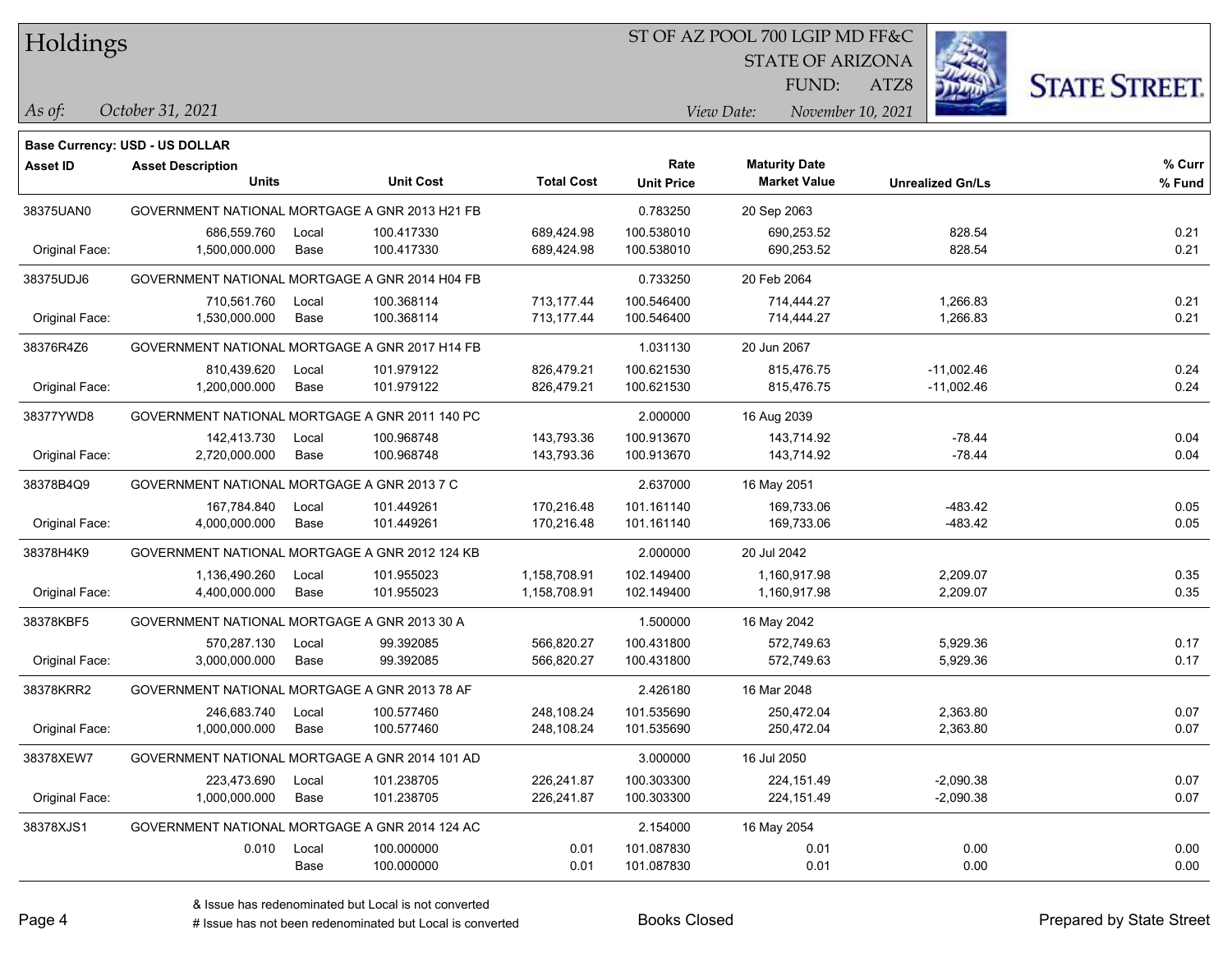#### ST OF AZ POOL 700 LGIP MD FF&C

STATE OF ARIZONA

ATZ8



**Base Currency: USD - US DOLLAR**

| <b>Asset ID</b> | <b>Asset Description</b>                       |       |                  |                   | Rate              | <b>Maturity Date</b> |                         | % Curr |
|-----------------|------------------------------------------------|-------|------------------|-------------------|-------------------|----------------------|-------------------------|--------|
|                 | <b>Units</b>                                   |       | <b>Unit Cost</b> | <b>Total Cost</b> | <b>Unit Price</b> | <b>Market Value</b>  | <b>Unrealized Gn/Ls</b> | % Fund |
| 38378XJV4       | GOVERNMENT NATIONAL MORTGAGE A GNR 2014 124 AJ |       |                  |                   | 3.028000          | 16 Aug 2052          |                         |        |
|                 | 369,529.360                                    | Local | 100.695160       | 372,098.18        | 103.475030        | 382,370.62           | 10,272.44               | 0.11   |
| Original Face:  | 1,000,000.000                                  | Base  | 100.695160       | 372,098.18        | 103.475030        | 382,370.62           | 10,272.44               | 0.11   |
| 38378XLY5       | GOVERNMENT NATIONAL MORTGAGE A GNR 2014 120 AD |       |                  |                   | 2.850000          | 16 Feb 2049          |                         |        |
|                 | 238,246.150                                    | Local | 100.779647       | 240,103.63        | 102.399370        | 243,962.56           | 3,858.93                | 0.07   |
| Original Face:  | 1,000,000.000                                  | Base  | 100.779647       | 240,103.63        | 102.399370        | 243,962.56           | 3,858.93                | 0.07   |
| 38379KSP4       | GOVERNMENT NATIONAL MORTGAGE A GNR 2015 81 A   |       |                  |                   | 2.200000          | 16 Aug 2055          |                         |        |
|                 | 56,900.450                                     | Local | 99.894359        | 56,840.34         | 100.332450        | 57,089.62            | 249.28                  | 0.02   |
| Original Face:  | 1,000,000.000                                  | Base  | 99.894359        | 56,840.34         | 100.332450        | 57,089.62            | 249.28                  | 0.02   |
| 38379KZY7       | GOVERNMENT NATIONAL MORTGAGE A GNR 2015 114 A  |       |                  |                   | 2.100000          | 15 Jun 2044          |                         |        |
|                 | 86,123.870                                     | Local | 100.290547       | 86,374.10         | 100.404000        | 86,471.81            | 97.71                   | 0.03   |
| Original Face:  | 1,000,000.000                                  | Base  | 100.290547       | 86,374.10         | 100.404000        | 86,471.81            | 97.71                   | 0.03   |
| 38379RAN3       | GOVERNMENT NATIONAL MORTGAGE A GNR 2015 181 AB |       |                  |                   | 2.600000          | 16 Dec 2049          |                         |        |
|                 | 58,590.170                                     | Local | 100.854905       | 59,091.06         | 100.526120        | 58,898.42            | $-192.64$               | 0.02   |
| Original Face:  | 1,000,000.000                                  | Base  | 100.854905       | 59,091.06         | 100.526120        | 58,898.42            | $-192.64$               | 0.02   |
| 38379RMD2       | GOVERNMENT NATIONAL MORTGAGE A GNR 2017 23 AC  |       |                  |                   | 2.300000          | 16 Mar 2057          |                         |        |
|                 | 0.030                                          | Local | 300.000000       | 0.09              | 101.395530        | 0.03                 | $-0.06$                 | 0.00   |
|                 |                                                | Base  | 300.000000       | 0.09              | 101.395530        | 0.03                 | $-0.06$                 | 0.00   |
| 38380LD26       | GOVERNMENT NATIONAL MORTGAGE A GNR 2019 H15 GA |       |                  |                   | 2.250000          | 20 Aug 2069          |                         |        |
|                 | 1,162,940.250                                  | Local | 102.832192       | 1,195,876.95      | 102.451814        | 1,191,453.38         | $-4,423.57$             | 0.36   |
| Original Face:  | 3,000,000.000                                  | Base  | 102.832192       | 1,195,876.95      | 102.451814        | 1,191,453.38         | $-4,423.57$             | 0.36   |
| 38380LN25       | GOVERNMENT NATIONAL MORTGAGE A GNR 2019 H18 KA |       |                  |                   | 2.200000          | 20 Nov 2069          |                         |        |
|                 | 1,162,350.700                                  | Local | 100.341778       | 1,166,323.36      | 101.821403        | 1,183,521.79         | 17,198.43               | 0.35   |
| Original Face:  | 2,000,000.000                                  | Base  | 100.341778       | 1,166,323.36      | 101.821403        | 1,183,521.79         | 17,198.43               | 0.35   |
| 38380LRE5       | GOVERNMENT NATIONAL MORTGAGE A GNR 2019 H04 CA |       |                  |                   | 3.000000          | 20 Mar 2069          |                         |        |
|                 | 537,106.080                                    | Local | 100.066661       | 537,464.12        | 101.426660        | 544,768.76           | 7,304.64                | 0.16   |
| Original Face:  | 2,000,000.000                                  | Base  | 100.066661       | 537,464.12        | 101.426660        | 544,768.76           | 7,304.64                | 0.16   |
| 38380Q2A9       | GOVERNMENT NATIONAL MORTGAGE A GNR 2021 H08 EA |       |                  |                   | 3.774170          | 20 Apr 2071          |                         |        |
|                 | 1,868,375.790                                  | Local | 107.745195       | 2,013,085.14      | 104.510575        | 1,952,650.28         | -60,434.86              | 0.58   |
| Original Face:  | 1,978,780.000                                  | Base  | 107.745195       | 2,013,085.14      | 104.510575        | 1,952,650.28         | $-60,434.86$            | 0.58   |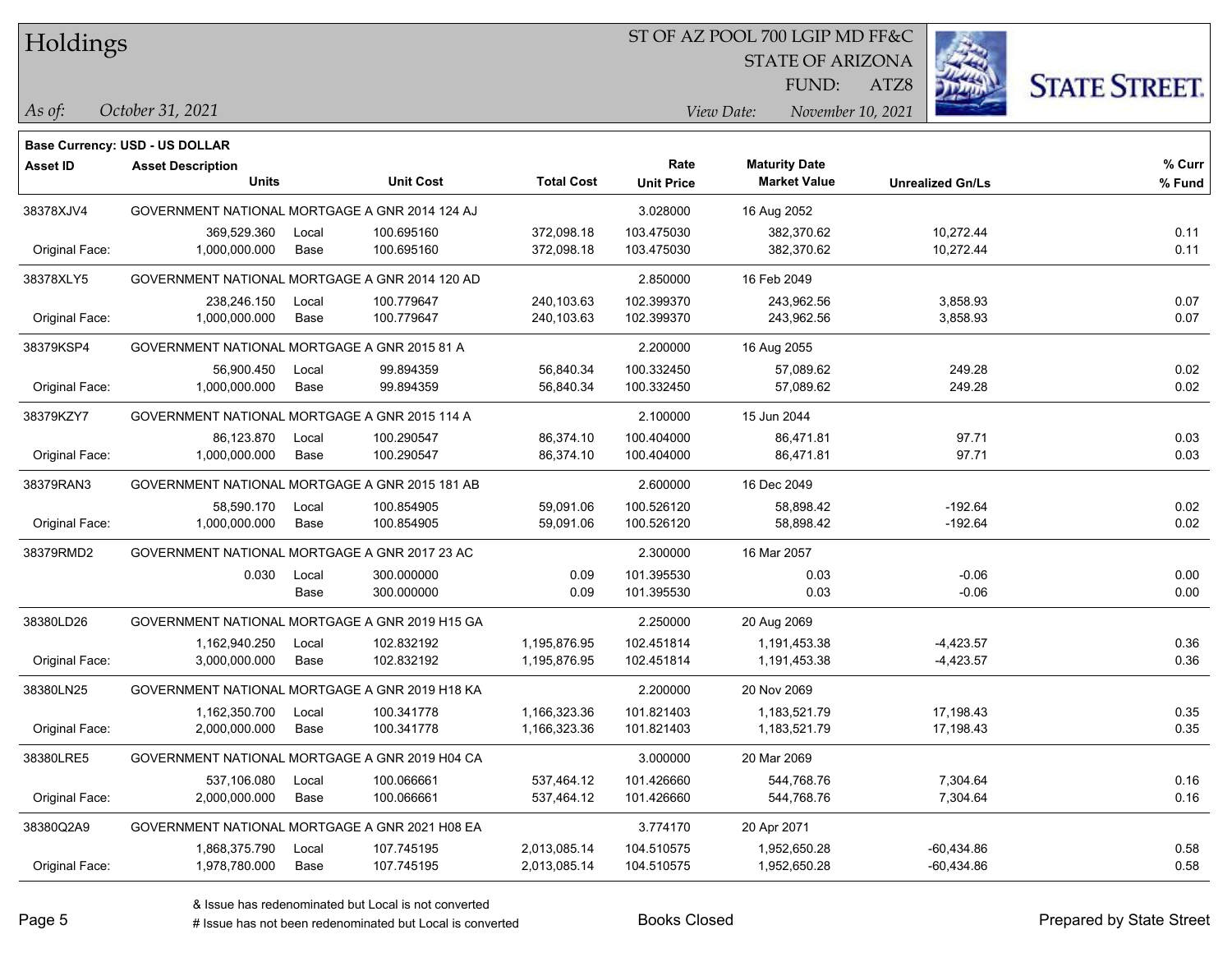#### ST OF AZ POOL 700 LGIP MD FF&C

STATE OF ARIZONA

ATZ8



**Base Currency: USD - US DOLLAR**

| <b>Asset ID</b> | <b>Asset Description</b>                        |       |                  |                   | Rate              | <b>Maturity Date</b> |                         | % Curr |
|-----------------|-------------------------------------------------|-------|------------------|-------------------|-------------------|----------------------|-------------------------|--------|
|                 | <b>Units</b>                                    |       | <b>Unit Cost</b> | <b>Total Cost</b> | <b>Unit Price</b> | <b>Market Value</b>  | <b>Unrealized Gn/Ls</b> | % Fund |
| 38382EQ59       | GOVERNMENT NATIONAL MORTGAGE A GNR 2020 61 QA   |       |                  |                   | 1.500000          | 20 Apr 2050          |                         |        |
|                 | 1,200,923.260                                   | Local | 102.187270       | 1,227,190.69      | 99.019360         | 1,189,146.53         | $-38,044.16$            | 0.36   |
| Original Face:  | 2,000,000.000                                   | Base  | 102.187270       | 1,227,190.69      | 99.019360         | 1,189,146.53         | $-38,044.16$            | 0.36   |
| 38382MSY6       | GOVERNMENT NATIONAL MORTGAGE A GNR 2021 8 BP    |       |                  |                   | 1.250000          | 20 Jan 2051          |                         |        |
|                 | 3,018,323.380                                   | Local | 101.401644       | 3,060,629.54      | 98.502320         | 2,973,118.55         | $-87,510.99$            | 0.89   |
| Original Face:  | 3,185,000.000                                   | Base  | 101.401644       | 3,060,629.54      | 98.502320         | 2,973,118.55         | -87,510.99              | 0.89   |
| 38382NFY8       | GOVERNMENT NATIONAL MORTGAGE A GNR 2021 27 TA   |       |                  |                   | 1.500000          | 20 Feb 2051          |                         |        |
|                 | 1,755,332.920                                   | Local | 102.319942       | 1,796,055.62      | 98.784110         | 1,733,990.00         | $-62,065.62$            | 0.52   |
| Original Face:  | 2,000,000.000                                   | Base  | 102.319942       | 1,796,055.62      | 98.784110         | 1,733,990.00         | $-62,065.62$            | 0.52   |
| 38382TL36       | GOVERNMENT NATIONAL MORTGAGE A GNR 2021 98 WT   |       |                  |                   | 2.498010          | 20 Jun 2036          |                         |        |
|                 | 1,835,986.580                                   | Local | 104.336888       | 1,915,611.26      | 102.557390        | 1.882.939.92         | $-32,671.34$            | 0.56   |
| Original Face:  | 2,000,000.000                                   | Base  | 104.336888       | 1,915,611.26      | 102.557390        | 1,882,939.92         | $-32,671.34$            | 0.56   |
| 38382UFN6       | GOVERNMENT NATIONAL MORTGAGE A GNR 2021 104 DA  |       |                  |                   | 2.000000          | 20 Jun 2051          |                         |        |
|                 | 2,953,169.100                                   | Local | 102.796854       | 3,035,764.94      | 101.021960        | 2,983,349.31         | $-52,415.63$            | 0.89   |
| Original Face:  | 3,000,000.000                                   | Base  | 102.796854       | 3,035,764.94      | 101.021960        | 2,983,349.31         | $-52,415.63$            | 0.89   |
| 6903535F0       | INT DEVELOPMENT FIN CORP US GOVT GUAR 01/27 VAR |       |                  |                   | 0.090000          | 20 Jan 2027          |                         |        |
|                 | 4,374,999.980                                   | Local | 100.000000       | 4,374,999.99      | 100.000000        | 4,374,999.98         | $-0.01$                 | 1.31   |
| Original Face:  | 5,000,000.000                                   | Base  | 100.000000       | 4,374,999.99      | 100.000000        | 4,374,999.98         | $-0.01$                 | 1.31   |
| 6903537C5       | INT DEVELOPMENT FIN CORP US GOVT GUAR 08/27 VAR |       |                  |                   | 0.090000          | 13 Aug 2027          |                         |        |
|                 | 2,700,000.000                                   | Local | 100.000000       | 2,700,000.00      | 100.000000        | 2,700,000.00         | 0.00                    | 0.81   |
| Original Face:  | 2,700,000.000                                   | Base  | 100.000000       | 2,700,000.00      | 100.000000        | 2,700,000.00         | 0.00                    | 0.81   |
| 6903538B6       | INT DEVELOPMENT FIN CORP US GOVT GUAR 09/26 VAR |       |                  |                   | 0.090000          | 15 Sep 2026          |                         |        |
|                 | 4,583,333.360                                   | Local | 100.000000       | 4,583,333.36      | 100.000000        | 4,583,333.36         | 0.00                    | 1.37   |
| Original Face:  | 5,500,000.000                                   | Base  | 100.000000       | 4,583,333.36      | 100.000000        | 4,583,333.36         | 0.00                    | 1.37   |
| 742651DX7       | PRIVATE EXPORT FUNDING US GOVT GUAR 11/24 1.75  |       |                  |                   | 1.750000          | 15 Nov 2024          |                         |        |
|                 | 2,000,000.000                                   | Local | 99.919548        | 1,998,390.95      | 102.505638        | 2,050,112.76         | 51,721.81               | 0.61   |
|                 |                                                 | Base  | 99.919548        | 1,998,390.95      | 102.505638        | 2,050,112.76         | 51,721.81               | 0.61   |
| 831641EW1       | SMALL BUSINESS ADMINISTRATION SBIC 2012 10A 1   |       |                  |                   | 2.766000          | 10 Mar 2022          |                         |        |
|                 | 787.750                                         | Local | 100.157410       | 788.99            | 100.513660        | 791.80               | 2.81                    | 0.00   |
| Original Face:  | 1,000,000.000                                   | Base  | 100.157410       | 788.99            | 100.513660        | 791.80               | 2.81                    | 0.00   |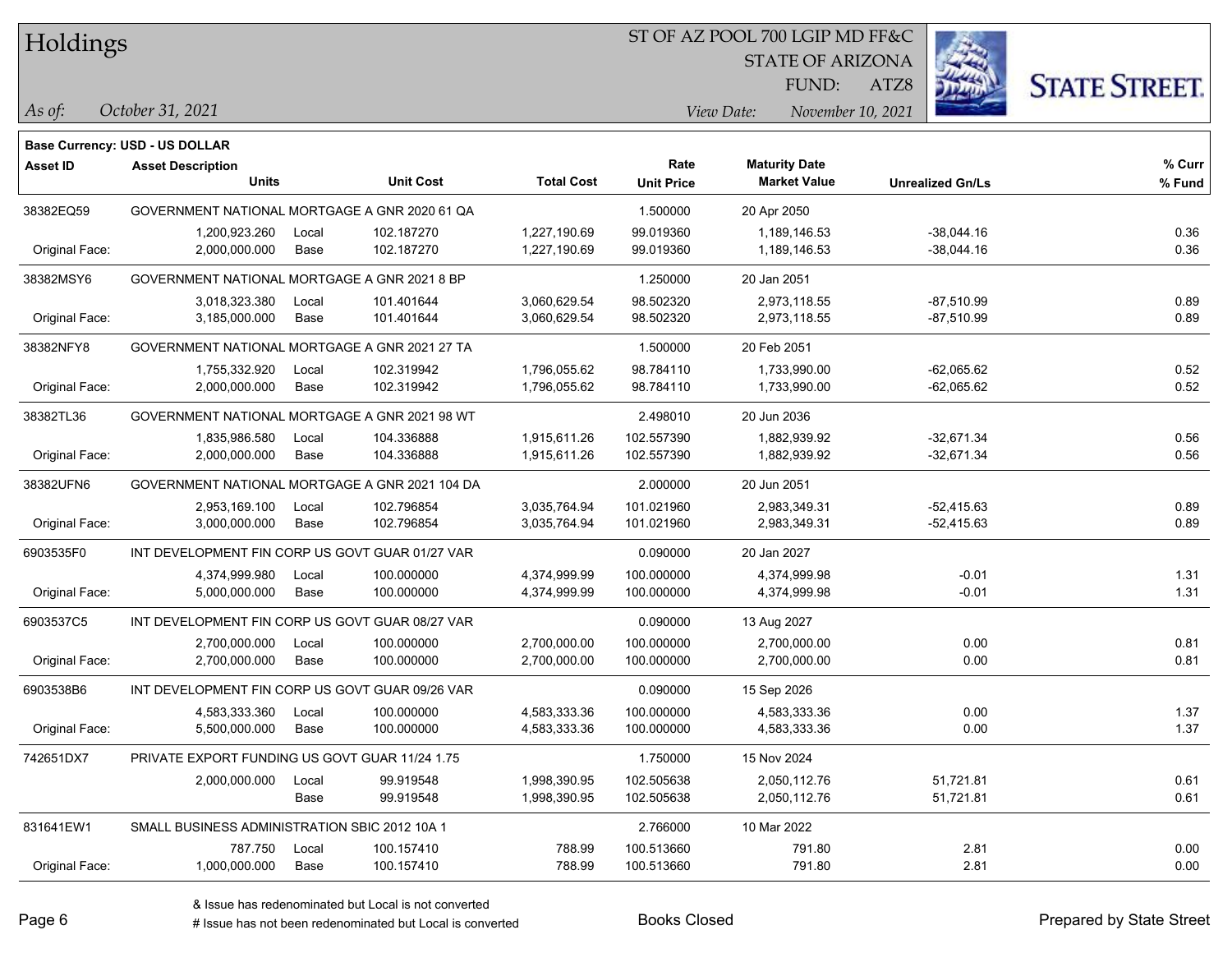#### ST OF AZ POOL 700 LGIP MD FF&C

STATE OF ARIZONA

ATZ8



**Base Currency: USD - US DOLLAR**

| <b>Asset ID</b> | <b>Asset Description</b>                            |       |                                                     |                   | Rate              | <b>Maturity Date</b> |                         | % Curr |
|-----------------|-----------------------------------------------------|-------|-----------------------------------------------------|-------------------|-------------------|----------------------|-------------------------|--------|
|                 | <b>Units</b>                                        |       | <b>Unit Cost</b>                                    | <b>Total Cost</b> | <b>Unit Price</b> | <b>Market Value</b>  | <b>Unrealized Gn/Ls</b> | % Fund |
| 90376PBT7       | INT DEVELOPMENT FIN CORP US GOVT GUAR 01/25 0.00000 |       |                                                     |                   | 24 Jan 2025       |                      |                         |        |
|                 | 3,000,000.000                                       | Local | 100.727889                                          | 3,021,836.66      | 98.813710         | 2,964,411.30         | $-57,425.36$            | 0.89   |
|                 |                                                     | Base  | 100.727889                                          | 3,021,836.66      | 98.813710         | 2,964,411.30         | $-57,425.36$            | 0.89   |
| 90376PBY6       | INT DEVELOPMENT FIN CORP US GOVT GUAR 07/27 0.00000 |       |                                                     |                   | 0.010000          | 17 Jul 2025          |                         |        |
|                 | 3,900,000.000                                       | Local | 100.734689                                          | 3,928,652.89      | 98.942350         | 3,858,751.65         | $-69,901.24$            | 1.15   |
|                 |                                                     | Base  | 100.734689                                          | 3,928,652.89      | 98.942350         | 3,858,751.65         | $-69,901.24$            | 1.15   |
| 90376PCK5       |                                                     |       | INT DEVELOPMENT FIN CORP GOVT GUARANT 01/24 0.00000 |                   | 0.010000          | 17 Jan 2024          |                         |        |
|                 | 2,000,000.000                                       | Local | 100.394225                                          | 2,007,884.49      | 99.228210         | 1,984,564.20         | -23,320.29              | 0.59   |
|                 |                                                     | Base  | 100.394225                                          | 2,007,884.49      | 99.228210         | 1,984,564.20         | $-23,320.29$            | 0.59   |
| 90376PCW9       | INT DEVELOPMENT FIN CORP US GOVT GUAR 04/26 0.00000 |       |                                                     |                   |                   | 09 Apr 2026          |                         |        |
|                 | 2,900,000.000                                       | Local | 100.096002                                          | 2,902,784.05      | 100.029388        | 2,900,852.25         | $-1,931.80$             | 0.87   |
|                 |                                                     | Base  | 100.096002                                          | 2,902,784.05      | 100.029388        | 2,900,852.25         | $-1,931.80$             | 0.87   |
| 90376PCX7       | INT DEVELOPMENT FIN CORP US GOVT GUAR 04/26 0.00000 |       |                                                     |                   | 09 Apr 2026       |                      |                         |        |
|                 | 5,000,000.000                                       | Local | 100.215087                                          | 5,010,754.33      | 100.217000        | 5,010,850.00         | 95.67                   | 1.50   |
|                 |                                                     | Base  | 100.215087                                          | 5,010,754.33      | 100.217000        | 5,010,850.00         | 95.67                   | 1.50   |
| 90376PDB4       | INT DEVELOPMENT FIN CORP US GOVT GUAR 08/27 VAR     |       |                                                     |                   | 0.090000          | 13 Aug 2027          |                         |        |
|                 | 4,000,000.000                                       | Local | 100.000000                                          | 4,000,000.00      | 100.000000        | 4,000,000.00         | 0.00                    | 1.20   |
| Original Face:  | 4,000,000.000                                       | Base  | 100.000000                                          | 4,000,000.00      | 100.000000        | 4,000,000.00         | 0.00                    | 1.20   |
| 90376PDJ7       | INT DEVELOPMENT FIN CORP US GOVT GUAR 06/25 0.00000 |       |                                                     |                   | 0.010000          | 21 Jun 2025          |                         |        |
|                 | 2,000,000.000                                       | Local | 100.325417                                          | 2,006,508.33      | 99.375919         | 1,987,518.38         | -18,989.95              | 0.59   |
|                 |                                                     | Base  | 100.325417                                          | 2,006,508.33      | 99.375919         | 1,987,518.38         | $-18,989.95$            | 0.59   |
| 90376PDL2       | INT DEVELOPMENT FIN CORP US GOVT GUAR 07/23 0.00000 |       |                                                     |                   |                   | 17 Jul 2023          |                         |        |
|                 | 4,000,000.000                                       | Local | 100.105566                                          | 4,004,222.64      | 99.682692         | 3,987,307.68         | -16,914.96              | 1.19   |
|                 |                                                     | Base  | 100.105566                                          | 4,004,222.64      | 99.682692         | 3,987,307.68         | $-16,914.96$            | 1.19   |
| 90376PDM0       | INT DEVELOPMENT FIN CORP US GOVT GUAR 01/25 0.00000 |       |                                                     |                   |                   | 17 Jan 2025          |                         |        |
|                 | 2,800,000.000                                       | Local | 100.225401                                          | 2,806,311.22      | 99.852138         | 2,795,859.86         | $-10,451.36$            | 0.84   |
|                 |                                                     | Base  | 100.225401                                          | 2,806,311.22      | 99.852138         | 2,795,859.86         | $-10,451.36$            | 0.84   |
| 90376PDN8       | INT DEVELOPMENT FIN CORP US GOVT GUAR 01/26 0.00000 |       |                                                     |                   |                   | 17 Jan 2026          |                         |        |
|                 | 3,000,000.000                                       | Local | 100.285320                                          | 3,008,559.60      | 99.005979         | 2,970,179.37         | $-38,380.23$            | 0.89   |
|                 |                                                     | Base  | 100.285320                                          | 3,008,559.60      | 99.005979         | 2,970,179.37         | $-38,380.23$            | 0.89   |
|                 |                                                     |       |                                                     |                   |                   |                      |                         |        |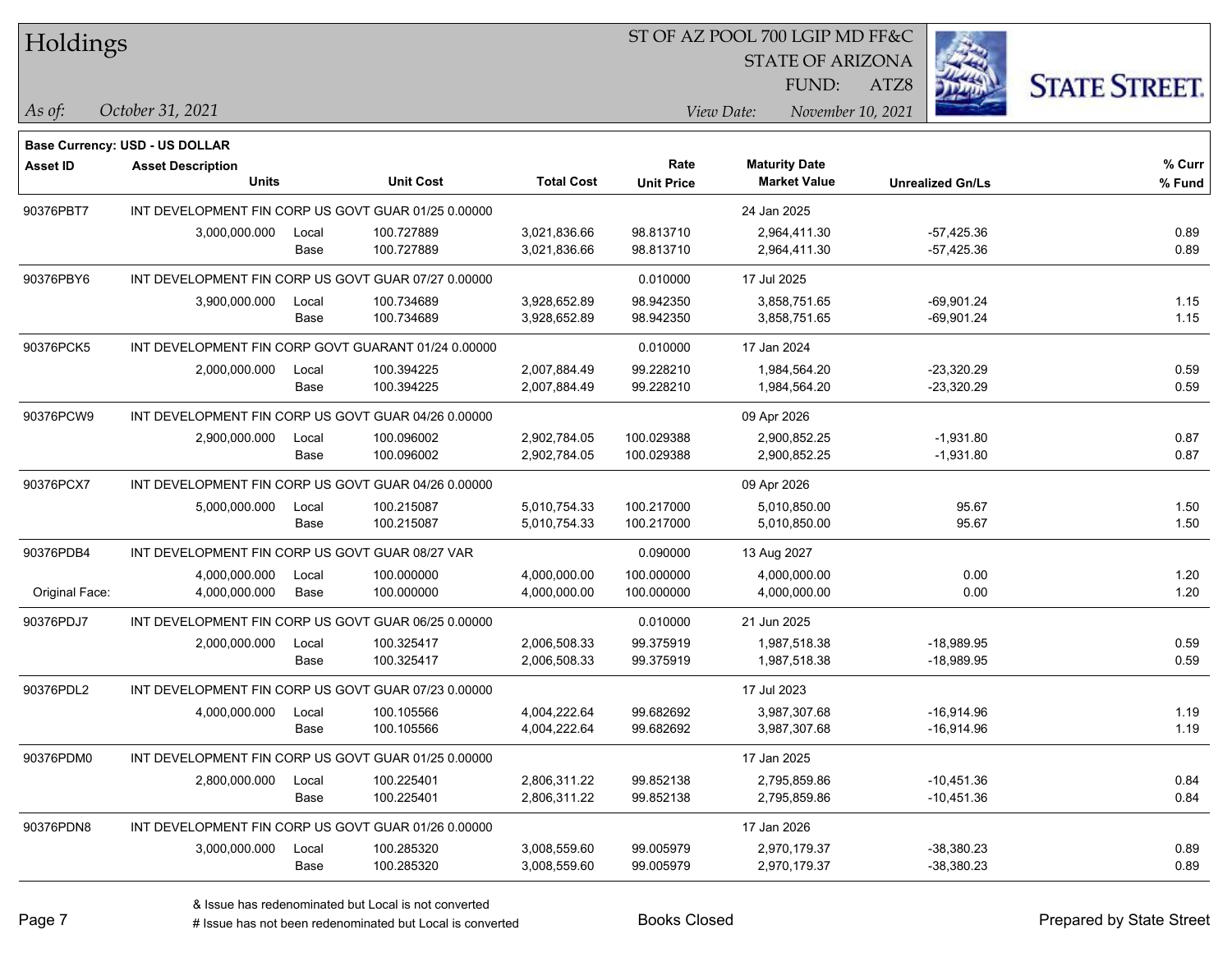| Holdings |
|----------|
|          |

STATE OF ARIZONA

ATZ8



*October 31, 2021 As of: View Date: November 10, 2021* FUND:

|                 | <b>Base Currency: USD - US DOLLAR</b>               |       |                  |                   |                   |                      |                         |        |
|-----------------|-----------------------------------------------------|-------|------------------|-------------------|-------------------|----------------------|-------------------------|--------|
| <b>Asset ID</b> | <b>Asset Description</b>                            |       |                  |                   | Rate              | <b>Maturity Date</b> |                         | % Curr |
|                 | <b>Units</b>                                        |       | <b>Unit Cost</b> | <b>Total Cost</b> | <b>Unit Price</b> | <b>Market Value</b>  | <b>Unrealized Gn/Ls</b> | % Fund |
| 90376PDS7       | INT DEVELOPMENT FIN CORP US GOVT GUAR 07/22 0.00000 |       |                  |                   | 0.010000          | 23 Jul 2022          |                         |        |
|                 | 6,500,000.000                                       | Local | 100.041182       | 6,502,676.82      | 99.836708         | 6,489,386.02         | -13,290.80              | 1.94   |
|                 |                                                     | Base  | 100.041182       | 6,502,676.82      | 99.836708         | 6,489,386.02         | $-13,290.80$            | 1.94   |
| 90376PDV0       | INT DEVELOPMENT FIN CORP US GOVT GUAR 01/25 0.00000 |       |                  |                   | 0.010000          | 17 Jan 2025          |                         |        |
|                 | 2,500,000.000                                       | Local | 100.194372       | 2,504,859.30      | 99.635461         | 2.490.886.53         | $-13,972.77$            | 0.75   |
|                 |                                                     | Base  | 100.194372       | 2,504,859.30      | 99.635461         | 2,490,886.53         | $-13,972.77$            | 0.75   |
| 90376PDW8       | INT DEVELOPMENT FIN CORP US GOVT GUAR 08/23 0.00000 |       |                  |                   | 0.010000          | 11 Aug 2023          |                         |        |
|                 | 5,000,000.000                                       | Local | 100.071300       | 5,003,565.01      | 99.526673         | 4,976,333.65         | -27,231.36              | 1.49   |
|                 |                                                     | Base  | 100.071300       | 5,003,565.01      | 99.526673         | 4,976,333.65         | $-27,231.36$            | 1.49   |
| 9127965G0       | TREASURY BILL 12/21 0.00000                         |       |                  | 0.010000          | 02 Dec 2021       |                      |                         |        |
|                 | 3,000,000.000                                       | Local | 99.989830        | 2,999,694.91      | 99.994812         | 2,999,844.36         | 149.45                  | 0.90   |
|                 |                                                     | Base  | 99.989830        | 2,999,694.91      | 99.994812         | 2,999,844.36         | 149.45                  | 0.90   |
| 912796A90       | TREASURY BILL 12/21 0.00000                         |       |                  |                   | 0.010000          | 30 Dec 2021          |                         |        |
|                 | 3,000,000.000                                       | Local | 99.982300        | 2,999,469.00      | 99.986479         | 2,999,594.37         | 125.37                  | 0.90   |
|                 |                                                     | Base  | 99.982300        | 2,999,469.00      | 99.986479         | 2,999,594.37         | 125.37                  | 0.90   |
| 912796C31       | TREASURY BILL 01/22 0.00000                         |       |                  |                   | 0.010000          | 27 Jan 2022          |                         |        |
|                 | 3,000,000.000                                       | Local | 99.976438        | 2,999,293.13      | 99.986104         | 2,999,583.12         | 289.99                  | 0.90   |
|                 |                                                     | Base  | 99.976438        | 2,999,293.13      | 99.986104         | 2,999,583.12         | 289.99                  | 0.90   |
| 912796M89       | TREASURY BILL 10/22 0.00000                         |       |                  |                   | 0.010000          | 06 Oct 2022          |                         |        |
|                 | 5,000,000.000                                       | Local | 99.921842        | 4,996,092.09      | 99.881821         | 4,994,091.05         | $-2,001.04$             | 1.49   |
|                 |                                                     | Base  | 99.921842        | 4,996,092.09      | 99.881821         | 4,994,091.05         | $-2,001.04$             | 1.49   |
| 912796P52       | TREASURY BILL 12/21 0.00000                         |       |                  |                   |                   | 07 Dec 2021          |                         |        |
|                 | 5,000,000.000                                       | Local | 99.991400        | 4,999,569.99      | 99.994250         | 4,999,712.50         | 142.51                  | 1.50   |
|                 |                                                     | Base  | 99.991400        | 4,999,569.99      | 99.994250         | 4,999,712.50         | 142.51                  | 1.50   |
| 912796P78       | TREASURY BILL 12/21 0.00000                         |       |                  |                   |                   | 21 Dec 2021          |                         |        |
|                 | 5,000,000.000                                       | Local | 99.987083        | 4,999,354.15      | 99.990799         | 4,999,539.95         | 185.80                  | 1.50   |
|                 |                                                     | Base  | 99.987083        | 4,999,354.15      | 99.990799         | 4,999,539.95         | 185.80                  | 1.50   |
| 912796P86       | TREASURY BILL 12/21 0.00000                         |       |                  |                   |                   | 28 Dec 2021          |                         |        |
|                 | 5,000,000.000                                       | Local | 99.987017        | 4,999,350.84      | 99.986937         | 4,999,346.85         | $-3.99$                 | 1.50   |
|                 |                                                     | Base  | 99.987017        | 4,999,350.84      | 99.986937         | 4,999,346.85         | $-3.99$                 | 1.50   |

# Issue has not been redenominated but Local is converted Books Closed Prepared by State Street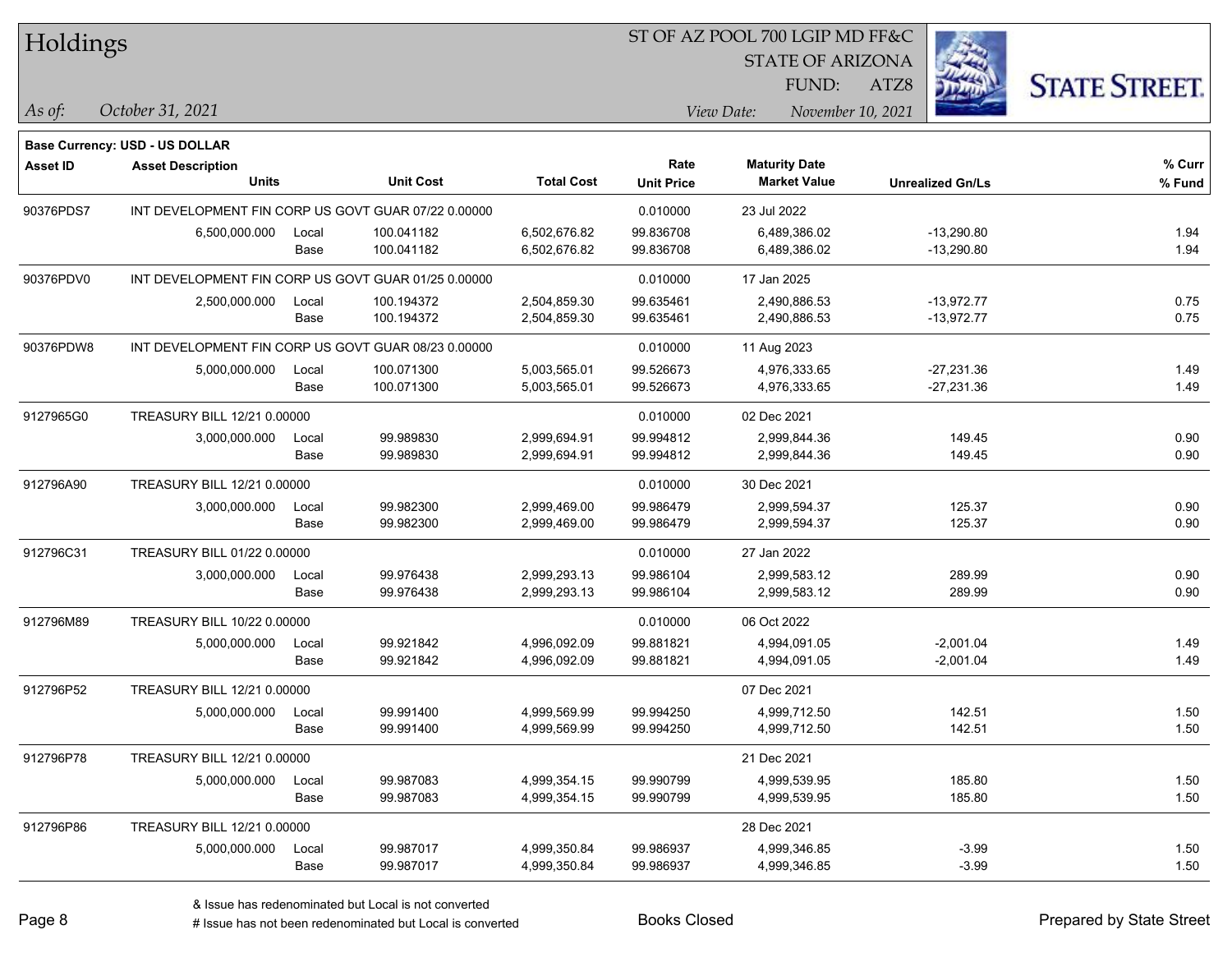|  | <b>Holdings</b> |
|--|-----------------|
|  |                 |

STATE OF ARIZONA

ATZ8



**Base Currency: USD - US DOLLAR**

| <b>Asset ID</b> | <b>Asset Description</b><br><b>Units</b> |               | <b>Unit Cost</b>         | <b>Total Cost</b>              | Rate<br><b>Unit Price</b> | <b>Maturity Date</b><br><b>Market Value</b> | <b>Unrealized Gn/Ls</b>      | % Curr<br>% Fund |
|-----------------|------------------------------------------|---------------|--------------------------|--------------------------------|---------------------------|---------------------------------------------|------------------------------|------------------|
| 9128284L1       | <b>US TREASURY N/B 04/23 2.75</b>        |               |                          |                                | 2.750000                  | 30 Apr 2023                                 |                              |                  |
|                 | 2,000,000.000                            | Local<br>Base | 103.826392<br>103.826392 | 2,076,527.84<br>2,076,527.84   | 103.558594<br>103.558594  | 2,071,171.88<br>2,071,171.88                | $-5,355.96$<br>$-5,355.96$   | 0.62<br>0.62     |
| 9128286Z8       | US TREASURY N/B 06/24 1.75               |               |                          |                                | 1.750000                  | 30 Jun 2024                                 |                              |                  |
|                 | 2,000,000.000                            | Local<br>Base | 103.488768<br>103.488768 | 2,069,775.36<br>2,069,775.36   | 102.773438<br>102.773438  | 2,055,468.76<br>2,055,468.76                | $-14,306.60$<br>$-14,306.60$ | 0.62<br>0.62     |
| 912828Q29       | US TREASURY N/B 03/23 1.5                |               |                          |                                | 1.500000                  | 31 Mar 2023                                 |                              |                  |
|                 | 2,000,000.000                            | Local<br>Base | 101.891974<br>101.891974 | 2,037,839.48<br>2,037,839.48   | 101.648438<br>101.648438  | 2,032,968.76<br>2,032,968.76                | $-4,870.72$<br>$-4,870.72$   | 0.61<br>0.61     |
| 912828R69       | US TREASURY N/B 05/23 1.625              |               |                          |                                | 1.625000                  | 31 May 2023                                 |                              |                  |
|                 | 2,000,000.000                            | Local<br>Base | 102.258545<br>102.258545 | 2,045,170.89<br>2,045,170.89   | 101.960938<br>101.960938  | 2,039,218.76<br>2,039,218.76                | $-5,952.13$<br>$-5,952.13$   | 0.61<br>0.61     |
| 912828S35       | US TREASURY N/B 06/23 1.375              |               |                          |                                | 1.375000                  | 30 Jun 2023                                 |                              |                  |
|                 | 3,000,000.000                            | Local<br>Base | 102.030202<br>102.030202 | 3,060,906.05<br>3,060,906.05   | 101.625000<br>101.625000  | 3,048,750.00<br>3,048,750.00                | $-12,156.05$<br>$-12,156.05$ | 0.91<br>0.91     |
| 912828S92       | US TREASURY N/B 07/23 1.25               |               |                          |                                | 1.250000                  | 31 Jul 2023                                 |                              |                  |
|                 | 2,000,000.000                            | Local<br>Base | 101.791563<br>101.791563 | 2,035,831.25<br>2,035,831.25   | 101.421875<br>101.421875  | 2,028,437.50<br>2,028,437.50                | $-7,393.75$<br>$-7,393.75$   | 0.61<br>0.61     |
| 912828U65       | <b>US TREASURY N/B 11/21 1.75</b>        |               |                          |                                | 1.750000                  | 30 Nov 2021                                 |                              |                  |
|                 | 5,000,000.000                            | Local<br>Base | 100.129120<br>100.129120 | 5,006,456.01<br>5,006,456.01   | 100.133226<br>100.133226  | 5,006,661.30<br>5,006,661.30                | 205.29<br>205.29             | 1.50<br>1.50     |
| 912828YN4       | US TREASURY FRN 10/21 VAR                |               |                          |                                | 0.355008                  | 31 Oct 2021                                 |                              |                  |
|                 | 13,000,000.000                           | Local<br>Base | 100.000000<br>100.000000 | 13,000,000.01<br>13,000,000.01 | 100.000000<br>100.000000  | 13,000,000.00<br>13,000,000.00              | $-0.01$<br>$-0.01$           | 3.89<br>3.89     |
| 912828YP9       | US TREASURY N/B 10/21 1.5                |               |                          |                                | 1.500000                  | 31 Oct 2021                                 |                              |                  |
|                 | 3,000,000.000                            | Local<br>Base | 100.000000<br>100.000000 | 3,000,000.00<br>3,000,000.00   | 100.000000<br>100.000000  | 3,000,000.00<br>3,000,000.00                | 0.00<br>0.00                 | 0.90<br>0.90     |
| 912828YT1       | US TREASURY N/B 11/21 1.5                |               |                          |                                | 1.500000                  | 30 Nov 2021                                 |                              |                  |
|                 | 5,000,000.000                            | Local<br>Base | 100.108677<br>100.108677 | 5,005,433.83<br>5,005,433.83   | 100.113424<br>100.113424  | 5,005,671.20<br>5,005,671.20                | 237.37<br>237.37             | 1.50<br>1.50     |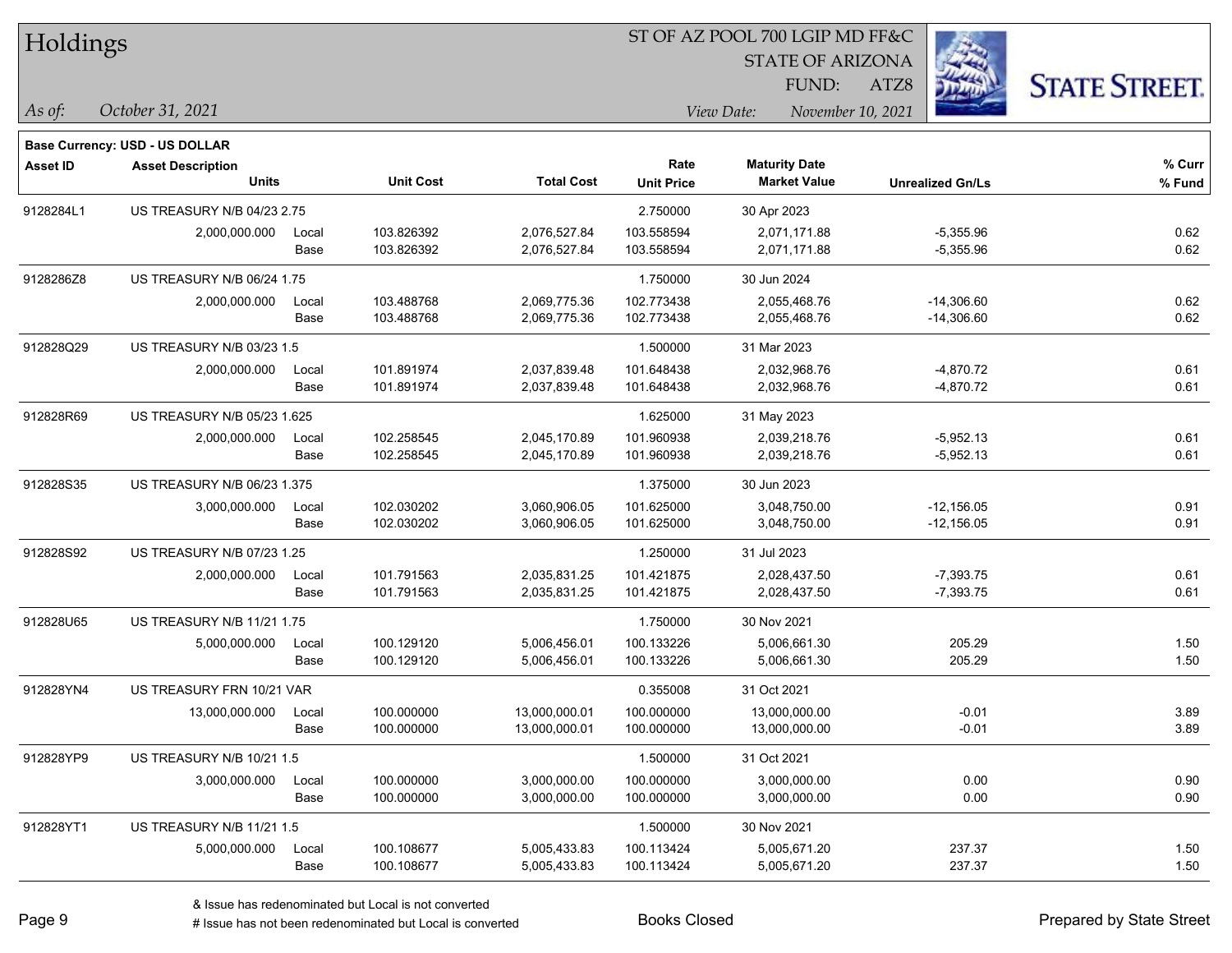| Holdings |  |
|----------|--|
|          |  |

STATE OF ARIZONA

FUND:

ATZ8



*October 31, 2021 As of: View Date: November 10, 2021*

|                 | <b>Base Currency: USD - US DOLLAR</b> |       |                  |                   |                   |                      |                         |        |
|-----------------|---------------------------------------|-------|------------------|-------------------|-------------------|----------------------|-------------------------|--------|
| <b>Asset ID</b> | <b>Asset Description</b>              |       |                  |                   | Rate              | <b>Maturity Date</b> |                         | % Curr |
|                 | <b>Units</b>                          |       | <b>Unit Cost</b> | <b>Total Cost</b> | <b>Unit Price</b> | <b>Market Value</b>  | <b>Unrealized Gn/Ls</b> | % Fund |
| 912828YZ7       | US TREASURY N/B 12/21 1.625           |       |                  |                   | 1.625000          | 31 Dec 2021          |                         |        |
|                 | 5,000,000.000                         | Local | 100.241743       | 5,012,087.16      | 100.249333        | 5,012,466.65         | 379.49                  | 1.50   |
|                 |                                       | Base  | 100.241743       | 5,012,087.16      | 100.249333        | 5,012,466.65         | 379.49                  | 1.50   |
| 912828Z45       | US TREASURY FRN 01/22 VAR             |       |                  |                   | 0.209008          | 31 Jan 2022          |                         |        |
|                 | 2,000,000.000                         | Local | 99.998016        | 1,999,960.32      | 100.036649        | 2,000,732.98         | 772.66                  | 0.60   |
|                 |                                       | Base  | 99.998016        | 1,999,960.32      | 100.036649        | 2,000,732.98         | 772.66                  | 0.60   |
| 912828ZA1       | US TREASURY N/B 02/22 1.125           |       |                  |                   | 1.125000          | 28 Feb 2022          |                         |        |
|                 | 2,000,000.000                         | Local | 100.320700       | 2,006,413.99      | 100.346355        | 2,006,927.10         | 513.11                  | 0.60   |
|                 |                                       | Base  | 100.320700       | 2,006,413.99      | 100.346355        | 2,006,927.10         | 513.11                  | 0.60   |
| 912828ZG8       | US TREASURY N/B 03/22 0.375           |       |                  |                   | 0.375000          | 31 Mar 2022          |                         |        |
|                 | 4,000,000.000                         | Local | 100.098286       | 4,003,931.44      | 100.109375        | 4,004,375.00         | 443.56                  | 1.20   |
|                 |                                       | Base  | 100.098286       | 4,003,931.44      | 100.109375        | 4,004,375.00         | 443.56                  | 1.20   |
| 912828ZK9       | US TREASURY FRN 04/22 VAR             |       |                  |                   | 0.169008          | 30 Apr 2022          |                         |        |
|                 | 3,000,000.000                         | Local | 100.011979       | 3,000,359.37      | 100.052491        | 3,001,574.73         | 1,215.36                | 0.90   |
|                 |                                       | Base  | 100.011979       | 3,000,359.37      | 100.052491        | 3,001,574.73         | 1,215.36                | 0.90   |
| 912828ZL7       | US TREASURY N/B 04/25 0.375           |       |                  |                   | 0.375000          | 30 Apr 2025          |                         |        |
|                 | 2,000,000.000                         | Local | 99.882950        | 1,997,659.00      | 98.125000         | 1,962,500.00         | $-35,159.00$            | 0.59   |
|                 |                                       | Base  | 99.882950        | 1,997,659.00      | 98.125000         | 1,962,500.00         | $-35,159.00$            | 0.59   |
| 912828ZR4       | US TREASURY N/B 05/22 0.125           |       |                  |                   | 0.125000          | 31 May 2022          |                         |        |
|                 | 2,000,000.000                         | Local | 99.986917        | 1,999,738.34      | 100.015625        | 2,000,312.50         | 574.16                  | 0.60   |
|                 |                                       | Base  | 99.986917        | 1,999,738.34      | 100.015625        | 2,000,312.50         | 574.16                  | 0.60   |
| 912828ZT0       | <b>US TREASURY N/B 05/25 0.25</b>     |       |                  |                   | 0.250000          | 31 May 2025          |                         |        |
|                 | 2,000,000.000                         | Local | 99.431306        | 1,988,626.11      | 97.558594         | 1,951,171.88         | $-37,454.23$            | 0.58   |
|                 |                                       | Base  | 99.431306        | 1,988,626.11      | 97.558594         | 1,951,171.88         | $-37,454.23$            | 0.58   |
| 912828ZU7       | US TREASURY N/B 06/23 0.25            |       |                  |                   | 0.250000          | 15 Jun 2023          |                         |        |
|                 | 2,000,000.000                         | Local | 100.060945       | 2,001,218.90      | 99.765625         | 1,995,312.50         | $-5,906.40$             | 0.60   |
|                 |                                       | Base  | 100.060945       | 2,001,218.90      | 99.765625         | 1,995,312.50         | $-5,906.40$             | 0.60   |
| 912828ZW3       | US TREASURY N/B 06/25 0.25            |       |                  |                   | 0.250000          | 30 Jun 2025          |                         |        |
|                 | 2,000,000.000                         | Local | 99.807882        | 1,996,157.64      | 97.437500         | 1,948,750.00         | -47,407.64              | 0.58   |
|                 |                                       | Base  | 99.807882        | 1,996,157.64      | 97.437500         | 1,948,750.00         | -47,407.64              | 0.58   |

# Issue has not been redenominated but Local is converted Books Closed Prepared by State Street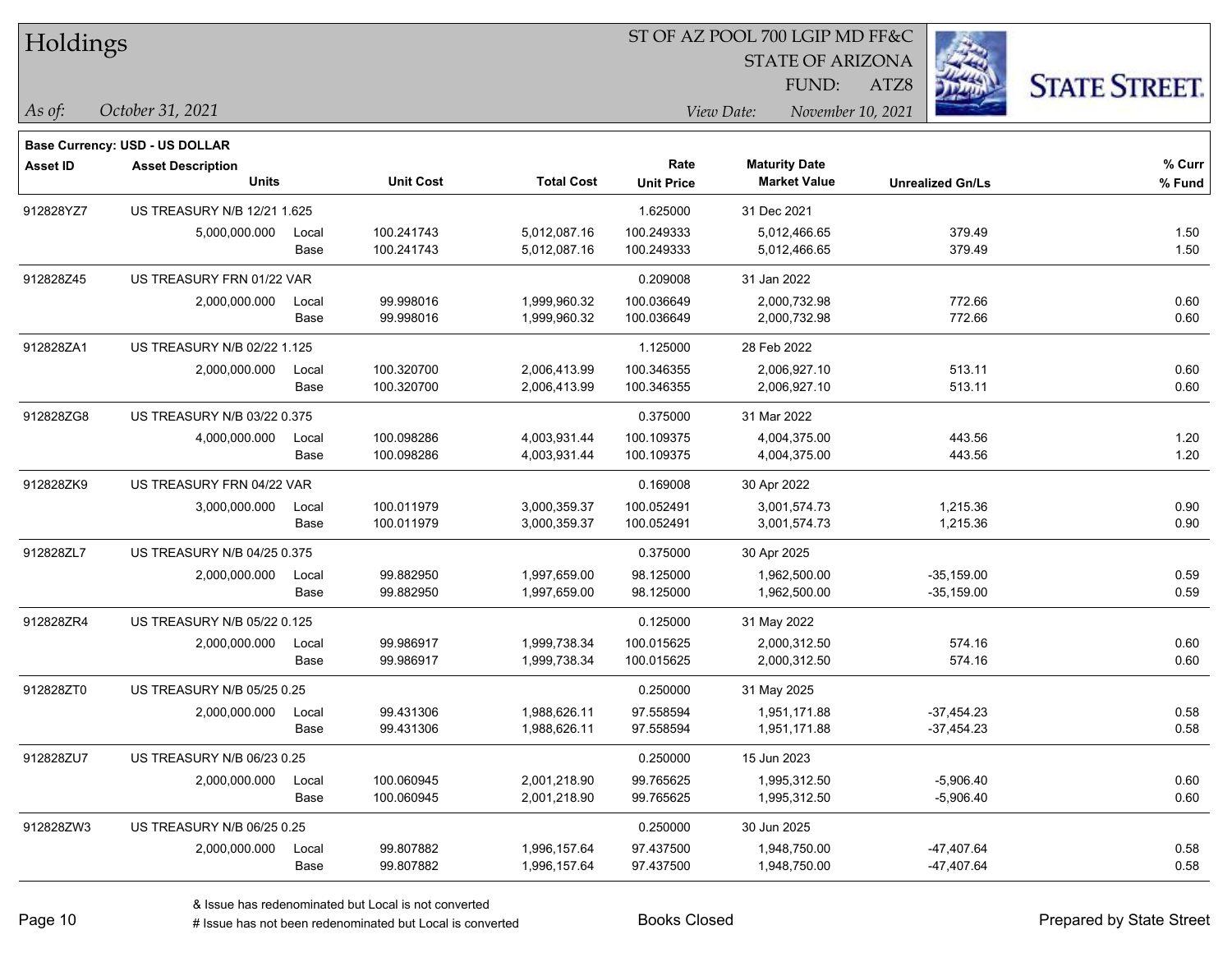|  | <b>Holdings</b> |
|--|-----------------|
|  |                 |

STATE OF ARIZONA

ATZ8



**Base Currency: USD - US DOLLAR**

| <b>Asset ID</b> | <b>Asset Description</b>    |       |                  |                   | Rate              | <b>Maturity Date</b> |                         | % Curr |
|-----------------|-----------------------------|-------|------------------|-------------------|-------------------|----------------------|-------------------------|--------|
|                 | <b>Units</b>                |       | <b>Unit Cost</b> | <b>Total Cost</b> | <b>Unit Price</b> | <b>Market Value</b>  | <b>Unrealized Gn/Ls</b> | % Fund |
| 912828ZX1       | US TREASURY N/B 06/22 0.125 |       |                  |                   | 0.125000          | 30 Jun 2022          |                         |        |
|                 | 5,000,000.000               | Local | 99.983169        | 4,999,158.43      | 100.015625        | 5,000,781.25         | 1,622.82                | 1.50   |
|                 |                             | Base  | 99.983169        | 4,999,158.43      | 100.015625        | 5,000,781.25         | 1,622.82                | 1.50   |
| 91282CAA9       | US TREASURY FRN 07/22 VAR   |       |                  |                   | 0.110008          | 31 Jul 2022          |                         |        |
|                 | 5,000,000.000               | Local | 99.994720        | 4,999,736.01      | 100.032484        | 5,001,624.20         | 1,888.19                | 1.50   |
|                 |                             | Base  | 99.994720        | 4,999,736.01      | 100.032484        | 5,001,624.20         | 1,888.19                | 1.50   |
| 91282CAF8       | US TREASURY N/B 08/23 0.125 |       |                  |                   | 0.125000          | 15 Aug 2023          |                         |        |
|                 | 2,000,000.000               | Local | 99.832559        | 1,996,651.17      | 99.425781         | 1,988,515.62         | $-8,135.55$             | 0.60   |
|                 |                             | Base  | 99.832559        | 1,996,651.17      | 99.425781         | 1,988,515.62         | $-8,135.55$             | 0.60   |
| 91282CAG6       | US TREASURY N/B 08/22 0.125 |       |                  |                   | 0.125000          | 31 Aug 2022          |                         |        |
|                 | 5,000,000.000               | Local | 99.975032        | 4,998,751.60      | 100.003906        | 5,000,195.30         | 1,443.70                | 1.50   |
|                 |                             | Base  | 99.975032        | 4,998,751.60      | 100.003906        | 5,000,195.30         | 1,443.70                | 1.50   |
| 91282CAJ0       | US TREASURY N/B 08/25 0.25  |       |                  |                   | 0.250000          | 31 Aug 2025          |                         |        |
|                 | 2,000,000.000               | Local | 99.427048        | 1,988,540.95      | 97.160156         | 1,943,203.12         | -45,337.83              | 0.58   |
|                 |                             | Base  | 99.427048        | 1,988,540.95      | 97.160156         | 1,943,203.12         | -45,337.83              | 0.58   |
| 91282CAK7       | US TREASURY N/B 09/23 0.125 |       |                  |                   | 0.125000          | 15 Sep 2023          |                         |        |
|                 | 2,000,000.000               | Local | 99.785636        | 1,995,712.71      | 99.355469         | 1,987,109.38         | $-8,603.33$             | 0.59   |
|                 |                             | Base  | 99.785636        | 1,995,712.71      | 99.355469         | 1,987,109.38         | $-8,603.33$             | 0.59   |
| 91282CAM3       | US TREASURY N/B 09/25 0.25  |       |                  |                   | 0.250000          | 30 Sep 2025          |                         |        |
|                 | 2,000,000.000               | Local | 99.806776        | 1,996,135.52      | 97.074219         | 1,941,484.38         | $-54,651.14$            | 0.58   |
|                 |                             | Base  | 99.806776        | 1,996,135.52      | 97.074219         | 1,941,484.38         | $-54,651.14$            | 0.58   |
| 91282CAN1       | US TREASURY N/B 09/22 0.125 |       |                  |                   | 0.125000          | 30 Sep 2022          |                         |        |
|                 | 5,000,000.000               | Local | 99.983074        | 4,999,153.70      | 99.980469         | 4,999,023.45         | $-130.25$               | 1.50   |
|                 |                             | Base  | 99.983074        | 4,999,153.70      | 99.980469         | 4,999,023.45         | $-130.25$               | 1.50   |
| 91282CAP6       | US TREASURY N/B 10/23 0.125 |       |                  |                   | 0.125000          | 15 Oct 2023          |                         |        |
|                 | 2,000,000.000               | Local | 99.817094        | 1,996,341.88      | 99.281250         | 1,985,625.00         | $-10,716.88$            | 0.59   |
|                 |                             | Base  | 99.817094        | 1,996,341.88      | 99.281250         | 1,985,625.00         | $-10,716.88$            | 0.59   |
| 91282CAR2       | US TREASURY N/B 10/22 0.125 |       |                  |                   | 0.125000          | 31 Oct 2022          |                         |        |
|                 | 2,000,000.000               | Local | 99.997578        | 1,999,951.56      | 99.976562         | 1,999,531.24         | $-420.32$               | 0.60   |
|                 |                             | Base  | 99.997578        | 1,999,951.56      | 99.976562         | 1,999,531.24         | $-420.32$               | 0.60   |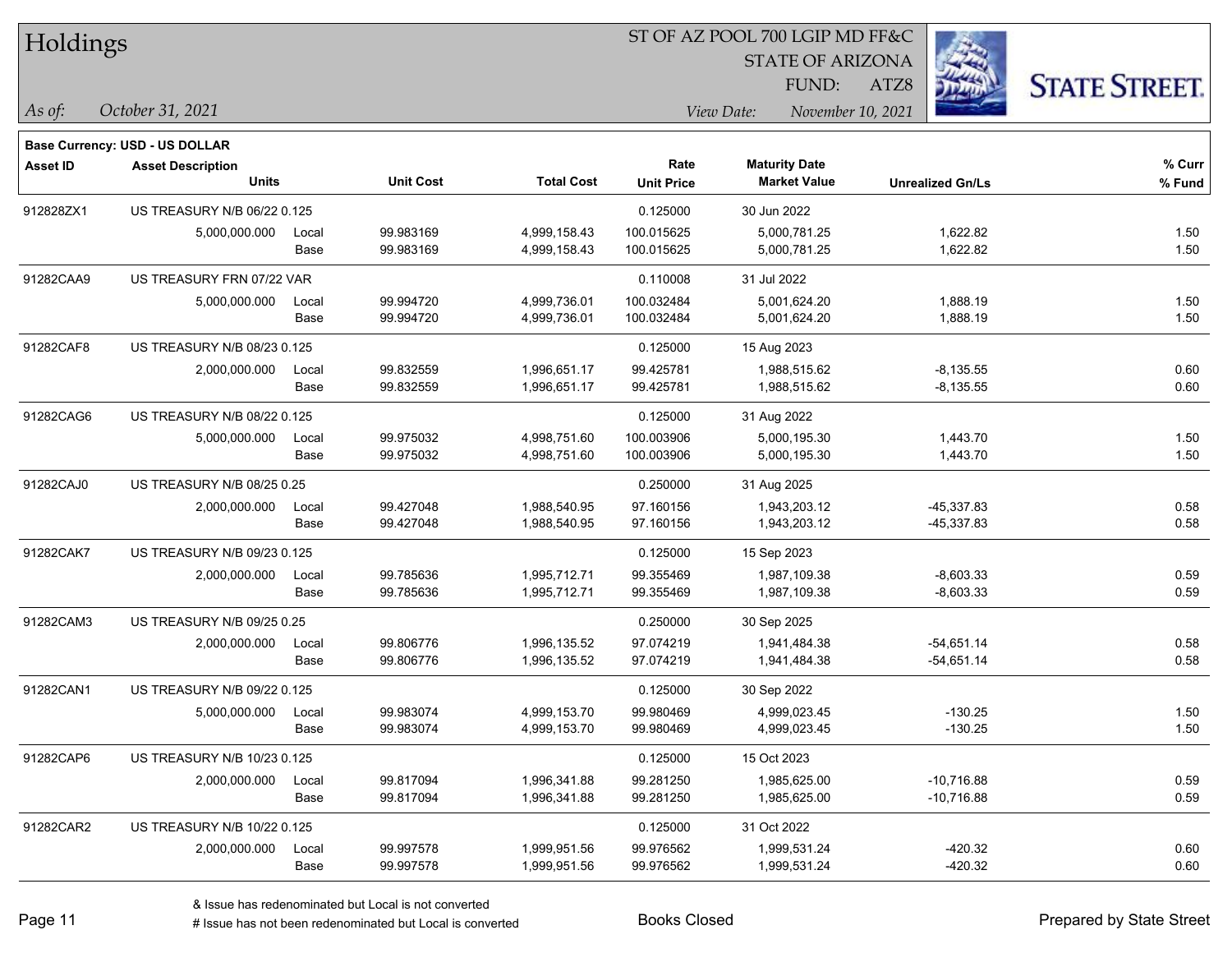|  | <b>Holdings</b> |
|--|-----------------|
|  |                 |

**Base Currency: USD - US DOLLAR**

#### ST OF AZ POOL 700 LGIP MD FF&C

STATE OF ARIZONA

ATZ8



| <b>Asset ID</b> | <b>Asset Description</b><br><b>Units</b> |               | <b>Unit Cost</b>         | <b>Total Cost</b>              | Rate<br><b>Unit Price</b> | <b>Maturity Date</b><br><b>Market Value</b> | <b>Unrealized Gn/Ls</b>      | % Curr<br>% Fund |
|-----------------|------------------------------------------|---------------|--------------------------|--------------------------------|---------------------------|---------------------------------------------|------------------------------|------------------|
| 91282CAS0       | US TREASURY FRN 10/22 VAR                |               |                          |                                | 0.110008                  | 31 Oct 2022                                 |                              |                  |
|                 | 3,000,000.000                            | Local<br>Base | 99.993944<br>99.993944   | 2,999,818.33<br>2,999,818.33   | 100.047511<br>100.047511  | 3,001,425.33<br>3,001,425.33                | 1,607.00<br>1,607.00         | 0.90<br>0.90     |
| 91282CAT8       | US TREASURY N/B 10/25 0.25               |               |                          |                                | 0.250000                  | 31 Oct 2025                                 |                              |                  |
|                 | 2,000,000.000                            | Local<br>Base | 99.199176<br>99.199176   | 1,983,983.52<br>1,983,983.52   | 96.902344<br>96.902344    | 1,938,046.88<br>1,938,046.88                | -45,936.64<br>-45,936.64     | 0.58<br>0.58     |
| 91282CAW1       | <b>US TREASURY N/B 11/23 0.25</b>        |               |                          |                                | 0.250000                  | 15 Nov 2023                                 |                              |                  |
|                 | 2,000,000.000                            | Local<br>Base | 100.007103<br>100.007103 | 2,000,142.06<br>2,000,142.06   | 99.445312<br>99.445312    | 1,988,906.24<br>1,988,906.24                | $-11,235.82$<br>$-11,235.82$ | 0.60<br>0.60     |
| 91282CAX9       | US TREASURY N/B 11/22 0.125              |               |                          |                                | 0.125000                  | 30 Nov 2022                                 |                              |                  |
|                 | 10,000,000.000                           | Local<br>Base | 99.971902<br>99.971902   | 9,997,190.19<br>9,997,190.19   | 99.949219<br>99.949219    | 9,994,921.90<br>9,994,921.90                | $-2,268.29$<br>$-2,268.29$   | 2.99<br>2.99     |
| 91282CAZ4       | US TREASURY N/B 11/25 0.375              |               |                          |                                | 0.375000                  | 30 Nov 2025                                 |                              |                  |
|                 | 2,000,000.000                            | Local<br>Base | 99.798970<br>99.798970   | 1,995,979.39<br>1,995,979.39   | 97.246094<br>97.246094    | 1,944,921.88<br>1,944,921.88                | $-51,057.51$<br>$-51,057.51$ | 0.58<br>0.58     |
| 91282CBA8       | US TREASURY N/B 12/23 0.125              |               |                          |                                | 0.125000                  | 15 Dec 2023                                 |                              |                  |
|                 | 2,000,000.000                            | Local<br>Base | 99.822524<br>99.822524   | 1,996,450.47<br>1,996,450.47   | 99.097656<br>99.097656    | 1,981,953.12<br>1,981,953.12                | $-14,497.35$<br>$-14,497.35$ | 0.59<br>0.59     |
| 91282CBC4       | US TREASURY N/B 12/25 0.375              |               |                          |                                | 0.375000                  | 31 Dec 2025                                 |                              |                  |
|                 | 2,000,000.000                            | Local<br>Base | 99.610454<br>99.610454   | 1,992,209.07<br>1,992,209.07   | 97.136719<br>97.136719    | 1,942,734.38<br>1,942,734.38                | -49,474.69<br>-49,474.69     | 0.58<br>0.58     |
| 91282CBD2       | US TREASURY N/B 12/22 0.125              |               |                          |                                | 0.125000                  | 31 Dec 2022                                 |                              |                  |
|                 | 12,000,000.000                           | Local<br>Base | 99.979344<br>99.979344   | 11,997,521.29<br>11,997,521.29 | 99.875000<br>99.875000    | 11,985,000.00<br>11,985,000.00              | $-12,521.29$<br>$-12,521.29$ | 3.59<br>3.59     |
| 91282CBE0       | US TREASURY N/B 01/24 0.125              |               |                          |                                | 0.125000                  | 15 Jan 2024                                 |                              |                  |
|                 | 2,000,000.000                            | Local<br>Base | 99.767162<br>99.767162   | 1,995,343.23<br>1,995,343.23   | 99.003906<br>99.003906    | 1,980,078.12<br>1,980,078.12                | $-15,265.11$<br>$-15,265.11$ | 0.59<br>0.59     |
| 91282CBG5       | US TREASURY N/B 01/23 0.125              |               |                          |                                | 0.125000                  | 31 Jan 2023                                 |                              |                  |
|                 | 3,000,000.000                            | Local<br>Base | 99.998753<br>99.998753   | 2,999,962.58<br>2,999,962.58   | 99.828125<br>99.828125    | 2,994,843.75<br>2,994,843.75                | $-5,118.83$<br>$-5,118.83$   | 0.90<br>0.90     |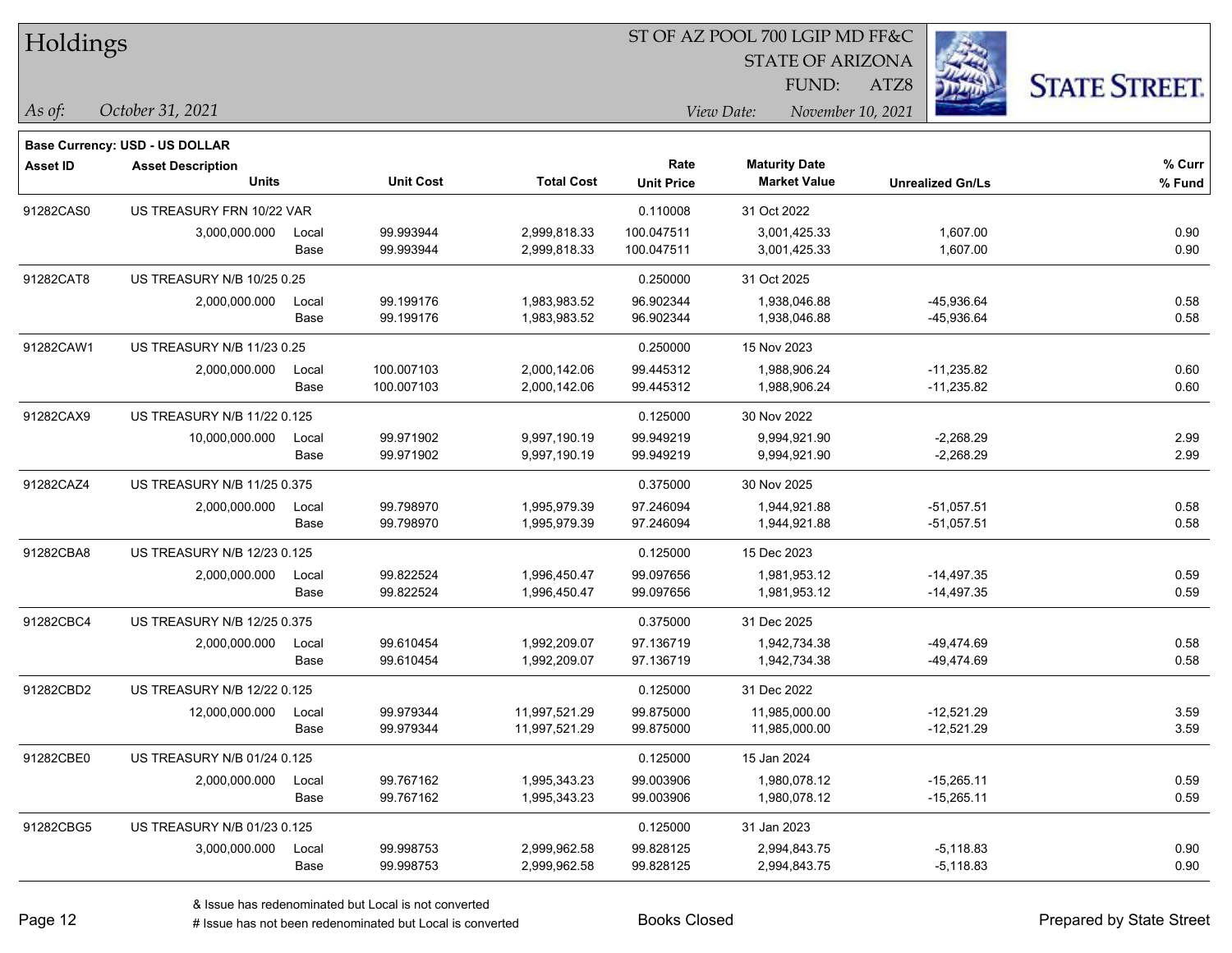|  | <b>Holdings</b> |
|--|-----------------|
|  |                 |

STATE OF ARIZONA

ATZ8



**Base Currency: USD - US DOLLAR**

| <b>Asset ID</b> | <b>Asset Description</b>    |       |                  |                   | Rate              | <b>Maturity Date</b> |                         | % Curr |
|-----------------|-----------------------------|-------|------------------|-------------------|-------------------|----------------------|-------------------------|--------|
|                 | <b>Units</b>                |       | <b>Unit Cost</b> | <b>Total Cost</b> | <b>Unit Price</b> | <b>Market Value</b>  | <b>Unrealized Gn/Ls</b> | % Fund |
| 91282CBH3       | US TREASURY N/B 01/26 0.375 |       |                  |                   | 0.375000          | 31 Jan 2026          |                         |        |
|                 | 2,000,000.000               | Local | 99.660048        | 1,993,200.95      | 97.003906         | 1,940,078.12         | $-53,122.83$            | 0.58   |
|                 |                             | Base  | 99.660048        | 1,993,200.95      | 97.003906         | 1,940,078.12         | -53,122.83              | 0.58   |
| 91282CBK6       | US TREASURY FRN 01/23 VAR   |       |                  |                   | 0.104008          | 31 Jan 2023          |                         |        |
|                 | 2,000,000.000               | Local | 99.993676        | 1,999,873.52      | 100.037298        | 2,000,745.96         | 872.44                  | 0.60   |
|                 |                             | Base  | 99.993676        | 1,999,873.52      | 100.037298        | 2,000,745.96         | 872.44                  | 0.60   |
| 91282CBM2       | US TREASURY N/B 02/24 0.125 |       |                  |                   | 0.125000          | 15 Feb 2024          |                         |        |
|                 | 2,000,000.000               | Local | 99.793845        | 1,995,876.89      | 98.949219         | 1,978,984.38         | $-16,892.51$            | 0.59   |
|                 |                             | Base  | 99.793845        | 1,995,876.89      | 98.949219         | 1,978,984.38         | $-16,892.51$            | 0.59   |
| 91282CBN0       | US TREASURY N/B 02/23 0.125 |       |                  |                   | 0.125000          | 28 Feb 2023          |                         |        |
|                 | 5,000,000.000               | Local | 99.968049        | 4,998,402.43      | 99.773438         | 4,988,671.90         | $-9,730.53$             | 1.49   |
|                 |                             | Base  | 99.968049        | 4,998,402.43      | 99.773438         | 4,988,671.90         | $-9,730.53$             | 1.49   |
| 91282CBQ3       | US TREASURY N/B 02/26 0.5   |       |                  |                   | 0.500000          | 28 Feb 2026          |                         |        |
|                 | 2,000,000.000               | Local | 99.652965        | 1,993,059.29      | 97.449219         | 1,948,984.38         | $-44,074.91$            | 0.58   |
|                 |                             | Base  | 99.652965        | 1,993,059.29      | 97.449219         | 1,948,984.38         | -44,074.91              | 0.58   |
| 91282CBR1       | US TREASURY N/B 03/24 0.25  |       |                  |                   | 0.250000          | 15 Mar 2024          |                         |        |
|                 | 2,000,000.000               | Local | 99.768597        | 1,995,371.93      | 99.113281         | 1,982,265.62         | $-13,106.31$            | 0.59   |
|                 |                             | Base  | 99.768597        | 1,995,371.93      | 99.113281         | 1,982,265.62         | $-13,106.31$            | 0.59   |
| 91282CBT7       | US TREASURY N/B 03/26 0.75  |       |                  |                   | 0.750000          | 31 Mar 2026          |                         |        |
|                 | 2,000,000.000               | Local | 99.248292        | 1,984,965.84      | 98.394531         | 1,967,890.62         | $-17,075.22$            | 0.59   |
|                 |                             | Base  | 99.248292        | 1,984,965.84      | 98.394531         | 1,967,890.62         | $-17,075.22$            | 0.59   |
| 91282CBU4       | US TREASURY N/B 03/23 0.125 |       |                  |                   | 0.125000          | 31 Mar 2023          |                         |        |
|                 | 3,000,000.000               | Local | 99.946493        | 2,998,394.79      | 99.718750         | 2,991,562.50         | $-6,832.29$             | 0.90   |
|                 |                             | Base  | 99.946493        | 2,998,394.79      | 99.718750         | 2,991,562.50         | $-6,832.29$             | 0.90   |
| 91282CBX8       | US TREASURY N/B 04/23 0.125 |       |                  |                   | 0.125000          | 30 Apr 2023          |                         |        |
|                 | 4,000,000.000               | Local | 99.895602        | 3,995,824.07      | 99.652344         | 3,986,093.76         | $-9,730.31$             | 1.19   |
|                 |                             | Base  | 99.895602        | 3,995,824.07      | 99.652344         | 3,986,093.76         | $-9,730.31$             | 1.19   |
| 91282CCD1       | US TREASURY N/B 05/23 0.125 |       |                  |                   | 0.125000          | 31 May 2023          |                         |        |
|                 | 3,000,000.000               | Local | 99.966003        | 2,998,980.08      | 99.601562         | 2,988,046.86         | $-10,933.22$            | 0.89   |
|                 |                             | Base  | 99.966003        | 2,998,980.08      | 99.601562         | 2,988,046.86         | $-10,933.22$            | 0.89   |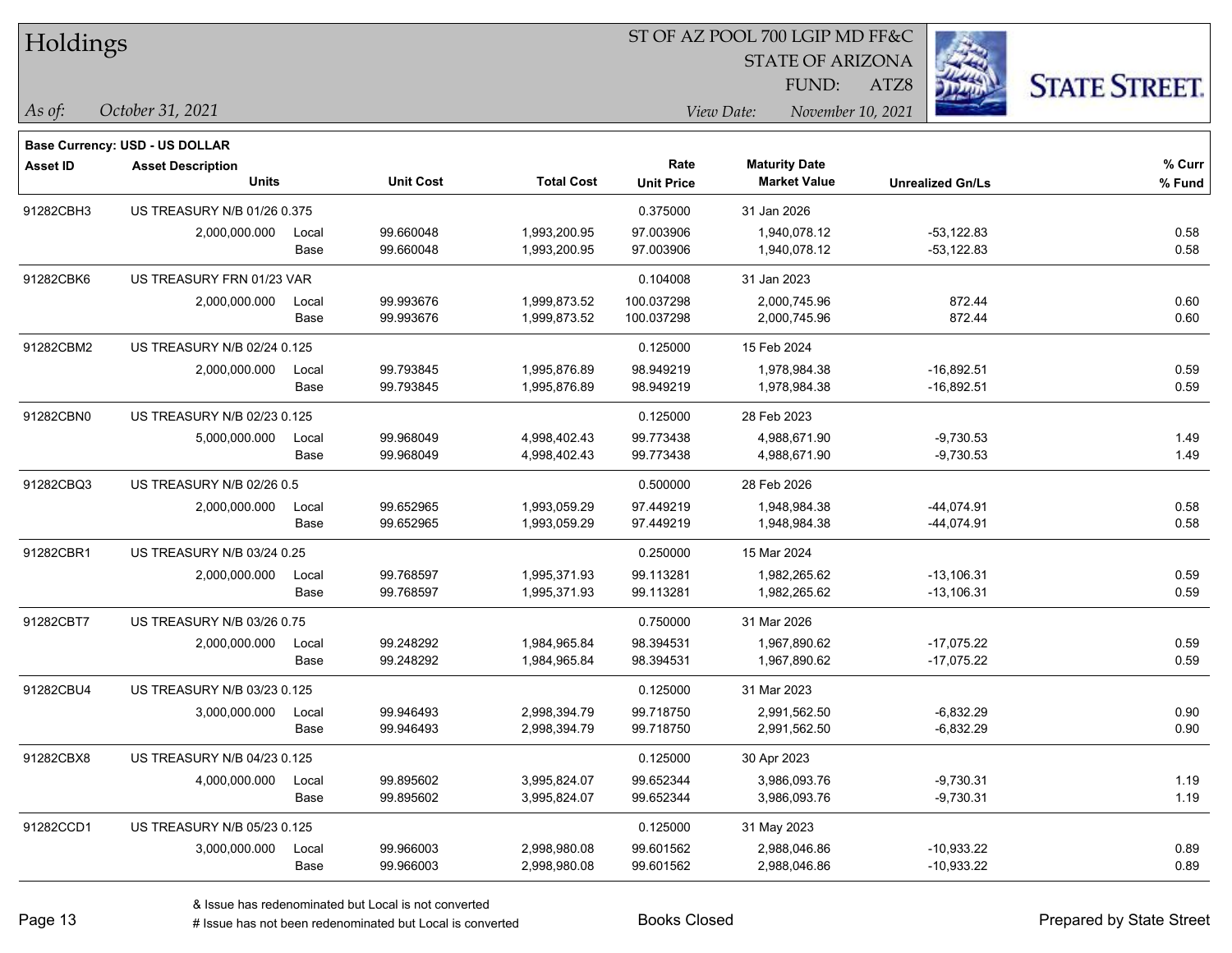| Holdings |
|----------|
|----------|

STATE OF ARIZONA

ATZ8



*As of: View Date: November 10, 2021*

FUND:

| As of: | October 31, 2021 |  |
|--------|------------------|--|
|        |                  |  |

| <b>Base Currency: USD - US DOLLAR</b> |                             |       |                  |                   |                   |                      |                         |        |
|---------------------------------------|-----------------------------|-------|------------------|-------------------|-------------------|----------------------|-------------------------|--------|
| <b>Asset ID</b>                       | <b>Asset Description</b>    |       |                  |                   | Rate              | <b>Maturity Date</b> |                         | % Curr |
|                                       | <b>Units</b>                |       | <b>Unit Cost</b> | <b>Total Cost</b> | <b>Unit Price</b> | <b>Market Value</b>  | <b>Unrealized Gn/Ls</b> | % Fund |
| 91282CCU3                             | US TREASURY N/B 08/23 0.125 |       |                  |                   | 0.125000          | 31 Aug 2023          |                         |        |
|                                       | 2,000,000.000               | Local | 99.842168        | 1,996,843.36      | 99.410156         | 1,988,203.12         | $-8,640.24$             | 0.60   |
|                                       |                             | Base  | 99.842168        | 1,996,843.36      | 99.410156         | 1,988,203.12         | $-8,640.24$             | 0.60   |
| 91282CCX7                             | US TREASURY N/B 09/24 0.375 |       |                  |                   | 0.375000          | 15 Sep 2024          |                         |        |
|                                       | 2,000,000.000               | Local | 99.786368        | 1,995,727.36      | 98.984375         | 1,979,687.50         | $-16,039.86$            | 0.59   |
|                                       |                             | Base  | 99.786368        | 1,995,727.36      | 98.984375         | 1,979,687.50         | $-16,039.86$            | 0.59   |
| 91282CDA6                             | US TREASURY N/B 09/23 0.25  |       |                  |                   | 0.250000          | 30 Sep 2023          |                         |        |
|                                       | 3,000,000.000               | Local | 99.908552        | 2,997,256.55      | 99.601562         | 2,988,046.86         | $-9,209.69$             | 0.89   |
|                                       |                             | Base  | 99.908552        | 2,997,256.55      | 99.601562         | 2,988,046.86         | $-9,209.69$             | 0.89   |
| 91282CDE8                             | US TREASURY FRN 10/23 VAR   |       |                  |                   | 1.000000          | 31 Oct 2023          |                         |        |
|                                       | 3,000,000.000               | Local | 99.906990        | 2,997,209.70      | 99.999900         | 2,999,997.00         | 2,787.30                | 0.90   |
|                                       |                             | Base  | 99.906990        | 2,997,209.70      | 99.999900         | 2,999,997.00         | 2,787.30                | 0.90   |
| <b>US DOLLAR Total</b>                |                             |       |                  |                   |                   |                      |                         |        |
|                                       | 288,047,514.670             | Local |                  | 288,959,051.61    |                   | 287,800,778.47       | $-1,158,273.14$         | 86.13  |
| Original Face:                        | 111,514,553.000             | Base  |                  | 288,959,051.61    |                   | 287,800,778.47       | $-1,158,273.14$         | 86.13  |
| <b>FIXED INCOME Total</b>             |                             |       |                  |                   |                   |                      |                         |        |
|                                       | 288,047,514.670             | Base  |                  | 288,959,051.61    |                   | 287,800,778.47       | $-1,158,273.14$         | 86.13  |
| Original Face:                        | 111,514,553.000             |       |                  |                   |                   |                      |                         |        |
|                                       |                             |       |                  |                   |                   |                      |                         |        |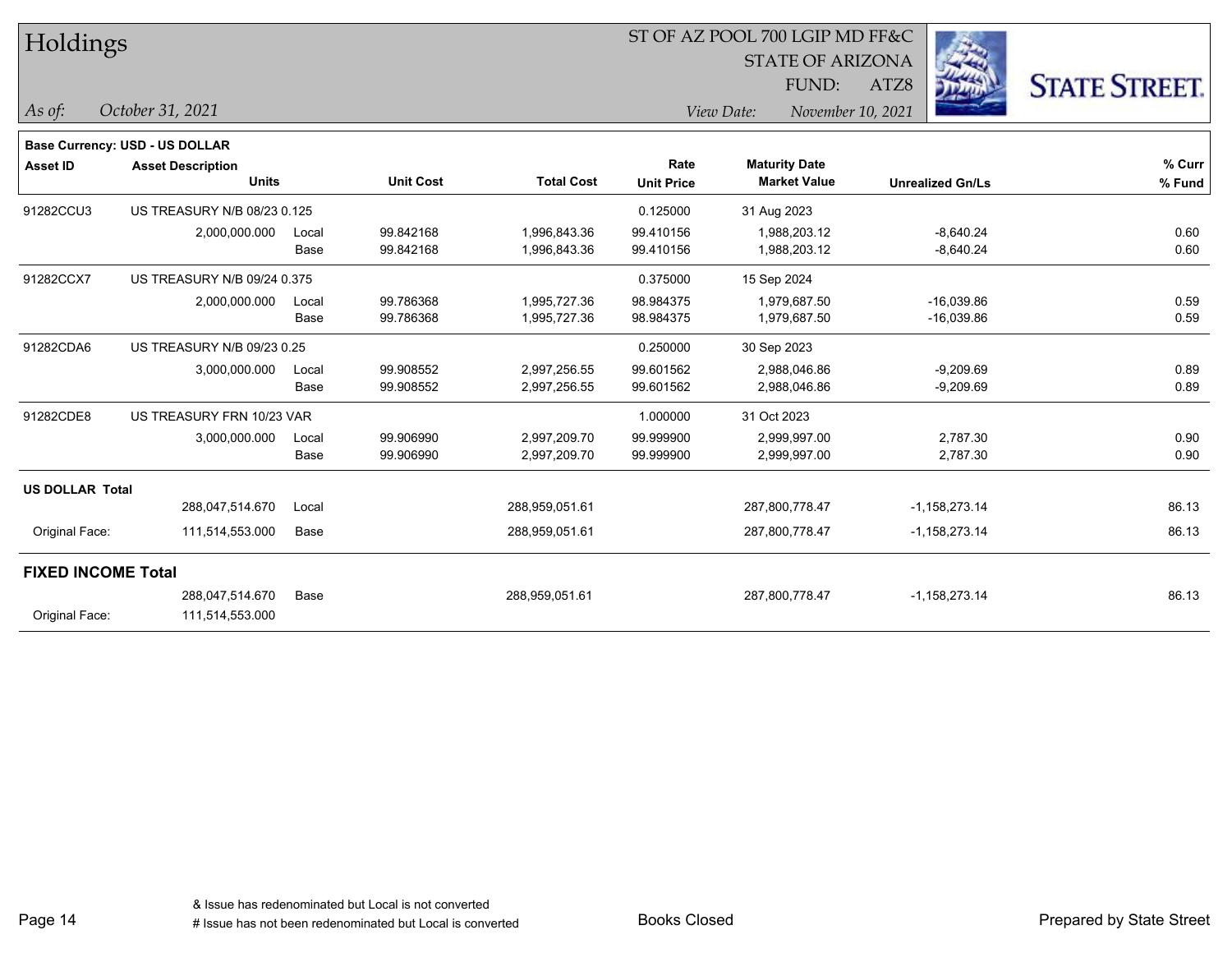| Holdings          |                                          |      | ST OF AZ POOL 700 LGIP MD FF&C<br><b>STATE OF ARIZONA</b> |                                                |                                             |                   |                         |                      |
|-------------------|------------------------------------------|------|-----------------------------------------------------------|------------------------------------------------|---------------------------------------------|-------------------|-------------------------|----------------------|
|                   |                                          |      |                                                           |                                                | FUND:                                       | ATZ8              |                         | <b>STATE STREET.</b> |
| $\vert$ As of:    | October 31, 2021                         |      |                                                           |                                                | View Date:                                  | November 10, 2021 |                         |                      |
|                   | <b>Base Currency: USD - US DOLLAR</b>    |      |                                                           |                                                |                                             |                   |                         |                      |
| Asset ID          | <b>Asset Description</b><br><b>Units</b> |      | <b>Unit Cost</b>                                          | Rate<br><b>Total Cost</b><br><b>Unit Price</b> | <b>Maturity Date</b><br><b>Market Value</b> |                   | <b>Unrealized Gn/Ls</b> | % Curr<br>% Fund     |
| <b>FUND Total</b> |                                          |      |                                                           |                                                |                                             |                   |                         |                      |
|                   | 334,411,023.670                          | Base | 335,319,096.03                                            |                                                | 334,146,501.08                              |                   | -1,172,594.95           | 100.00               |
| Original Face:    | 111,514,553.000                          |      |                                                           |                                                |                                             |                   |                         |                      |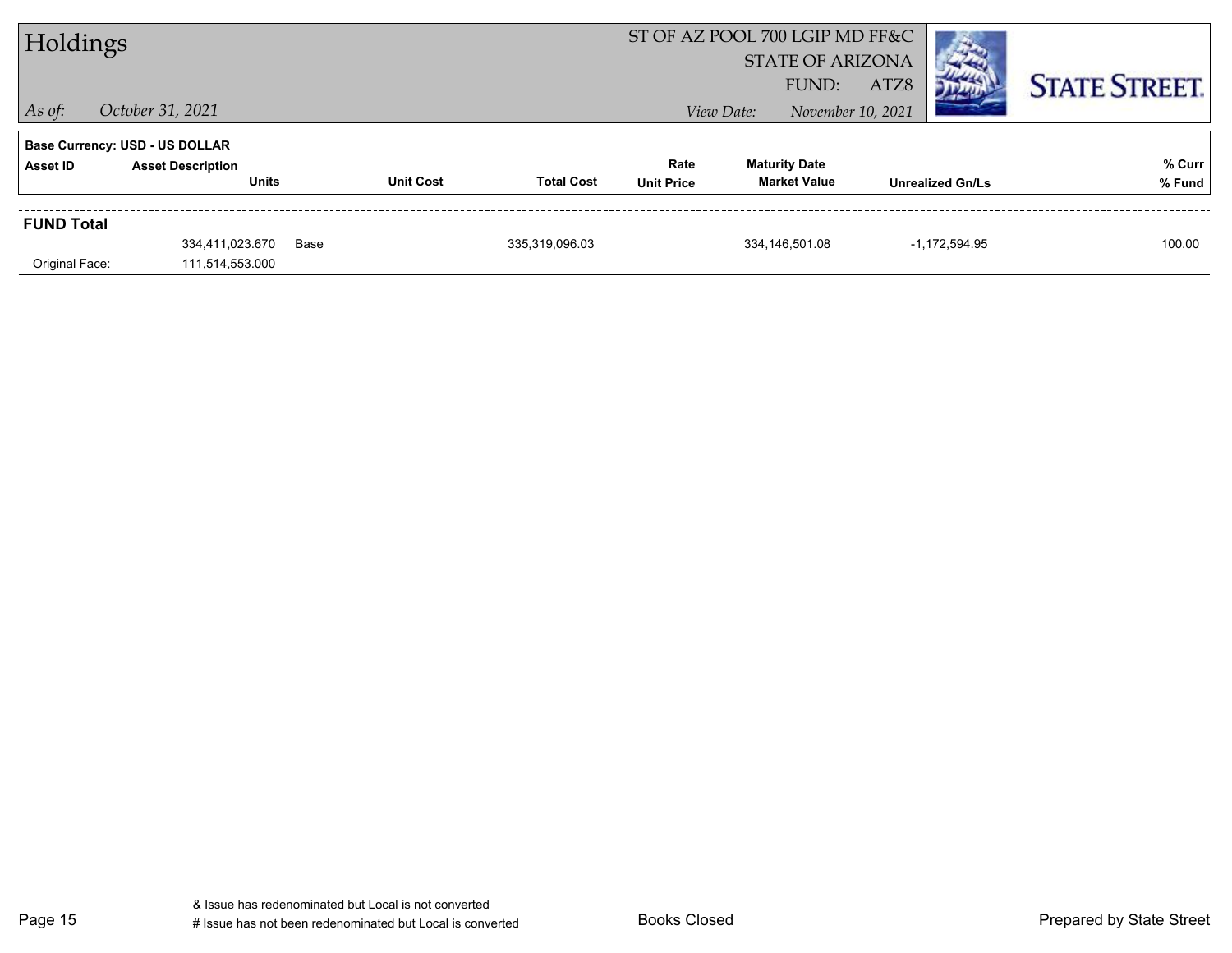### Currency Summary

*As of: October 31, 2021*

## ST OF AZ POOL 700 LGIP MD FF&C

STATE OF ARIZONA

ATZ8



*View Date: November 10, 2021*FUND:

| Base Currency: USD - US DOLLAR |  |
|--------------------------------|--|

| Base Currency.03D - 03 DOLLAR |                 |       |                   |                     | % Currency |                         |                          |                           |
|-------------------------------|-----------------|-------|-------------------|---------------------|------------|-------------------------|--------------------------|---------------------------|
|                               | <b>Units</b>    |       | <b>Total Cost</b> | <b>Market Value</b> | % Fund     | <b>Unreal Sec Gn/Ls</b> | <b>Unreal Curr Gn/Ls</b> | <b>Total Unreal Gn/Ls</b> |
| <b>US DOLLAR</b>              |                 |       |                   |                     |            |                         | Exchange Rate:           | 1.000000                  |
| <b>CASH</b>                   |                 |       |                   |                     |            |                         |                          |                           |
|                               | 345,976.350     | Local | 345,976.35        | 345,976.35          | 0.10       | 0.00                    |                          | 0.00                      |
|                               |                 | Base  | 345,976.35        | 345,976.35          | 0.10       | 0.00                    | 0.00                     | 0.00                      |
| <b>CASH EQUIVALENT</b>        |                 |       |                   |                     |            |                         |                          |                           |
|                               | 46,017,532.650  | Local | 46,014,068.07     | 45,999,746.26       | 13.77      | $-14,321.81$            |                          | $-14,321.81$              |
|                               |                 | Base  | 46,014,068.07     | 45,999,746.26       | 13.77      | $-14,321.81$            | 0.00                     | $-14,321.81$              |
| <b>FIXED INCOME</b>           |                 |       |                   |                     |            |                         |                          |                           |
|                               | 288,047,514.670 | Local | 288,959,051.61    | 287,800,778.47      | 86.13      | $-1,158,273.14$         |                          | $-1,158,273.14$           |
| Original Face:                | 111,514,553.000 | Base  | 288,959,051.61    | 287,800,778.47      | 86.13      | $-1,158,273.14$         | 0.00                     | $-1,158,273.14$           |
| <b>US DOLLAR Total</b>        |                 |       |                   |                     |            |                         |                          |                           |
|                               | 334,411,023.670 | Local | 335,319,096.03    | 334,146,501.08      | 100.00     | $-1,172,594.95$         |                          | $-1,172,594.95$           |
| Original Face:                | 111,514,553.000 | Base  | 335,319,096.03    | 334, 146, 501.08    | 100.00     | $-1,172,594.95$         | 0.00                     | $-1,172,594.95$           |
| <b>FUND Total</b>             |                 |       |                   |                     |            |                         |                          |                           |
|                               | 334,411,023.670 | Base  | 335,319,096.03    | 334,146,501.08      | 100.00     | $-1,172,594.95$         | 0.00                     | $-1,172,594.95$           |
| Original Face:                | 111,514,553.000 |       |                   |                     |            |                         |                          |                           |
|                               |                 |       |                   |                     |            |                         |                          |                           |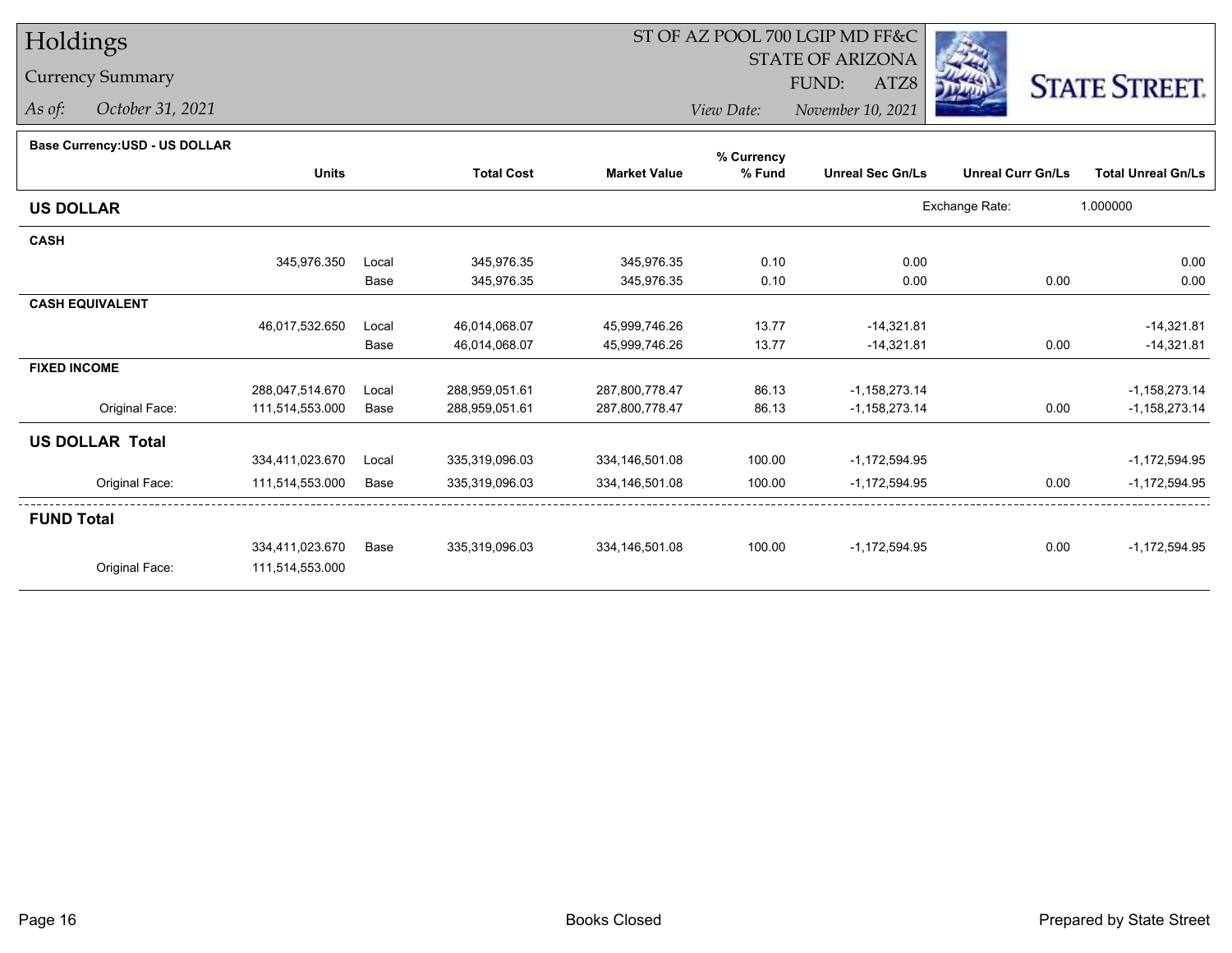| Holdings             |                                       |                   | ST OF AZ POOL 700 LGIP MD FF&C |            |                                          |                          |                           |
|----------------------|---------------------------------------|-------------------|--------------------------------|------------|------------------------------------------|--------------------------|---------------------------|
| <b>Asset Summary</b> |                                       |                   |                                |            | <b>STATE OF ARIZONA</b><br>ATZ8<br>FUND: |                          |                           |
| As of:               | October 31, 2021                      |                   |                                | View Date: | November 10, 2021                        |                          | <b>STATE STREET.</b>      |
|                      |                                       |                   |                                |            |                                          |                          |                           |
|                      | <b>Base Currency: USD - US DOLLAR</b> |                   |                                |            |                                          |                          |                           |
|                      | <b>Units</b>                          | <b>Total Cost</b> | <b>Market Value</b>            | % Fund     | <b>Unreal Sec Gn/Ls</b>                  | <b>Unreal Curr Gn/Ls</b> | <b>Total Unreal Gn/Ls</b> |
| <b>CASH</b>          |                                       |                   |                                |            |                                          |                          |                           |
| <b>US DOLLAR</b>     |                                       |                   |                                |            |                                          |                          |                           |
|                      | 345,976.350                           | 345,976.35        | 345,976.35                     | 0.10       | 0.00                                     | 0.00                     | 0.00                      |
| <b>CASH Total</b>    |                                       |                   |                                |            |                                          |                          |                           |
|                      | 345,976.350                           | 345,976.35        | 345,976.35                     | 0.10       | 0.00                                     | 0.00                     | 0.00                      |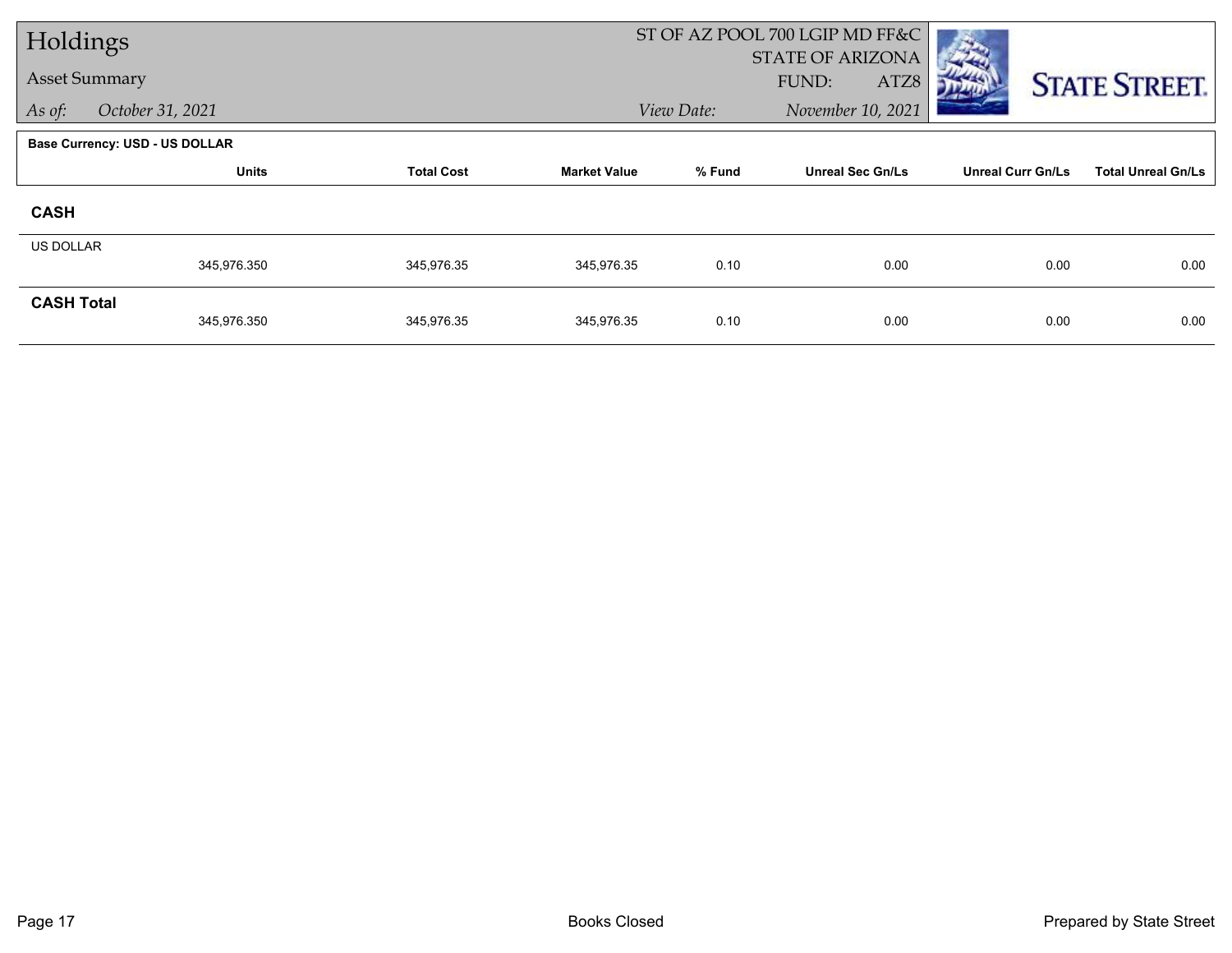| Holdings  |                                       |                   |                     | ST OF AZ POOL 700 LGIP MD FF&C |                         |                          |                           |
|-----------|---------------------------------------|-------------------|---------------------|--------------------------------|-------------------------|--------------------------|---------------------------|
|           |                                       |                   |                     |                                | <b>STATE OF ARIZONA</b> |                          |                           |
|           | <b>Asset Summary</b>                  |                   |                     |                                | FUND:<br>ATZ8           |                          | <b>STATE STREET.</b>      |
| As of:    | October 31, 2021                      |                   |                     | View Date:                     | November 10, 2021       |                          |                           |
|           | <b>Base Currency: USD - US DOLLAR</b> |                   |                     |                                |                         |                          |                           |
|           | <b>Units</b>                          | <b>Total Cost</b> | <b>Market Value</b> | % Fund                         | <b>Unreal Sec Gn/Ls</b> | <b>Unreal Curr Gn/Ls</b> | <b>Total Unreal Gn/Ls</b> |
|           | <b>CASH EQUIVALENT</b>                |                   |                     |                                |                         |                          |                           |
| US DOLLAR |                                       |                   |                     |                                |                         |                          |                           |
|           | 46,017,532.650                        | 46,014,068.07     | 45,999,746.26       | 13.77                          | $-14,321.81$            | 0.00                     | $-14,321.81$              |
|           | <b>CASH EQUIVALENT Total</b>          |                   |                     |                                |                         |                          |                           |
|           | 46,017,532.650                        | 46,014,068.07     | 45,999,746.26       | 13.77                          | $-14,321.81$            | 0.00                     | $-14,321.81$              |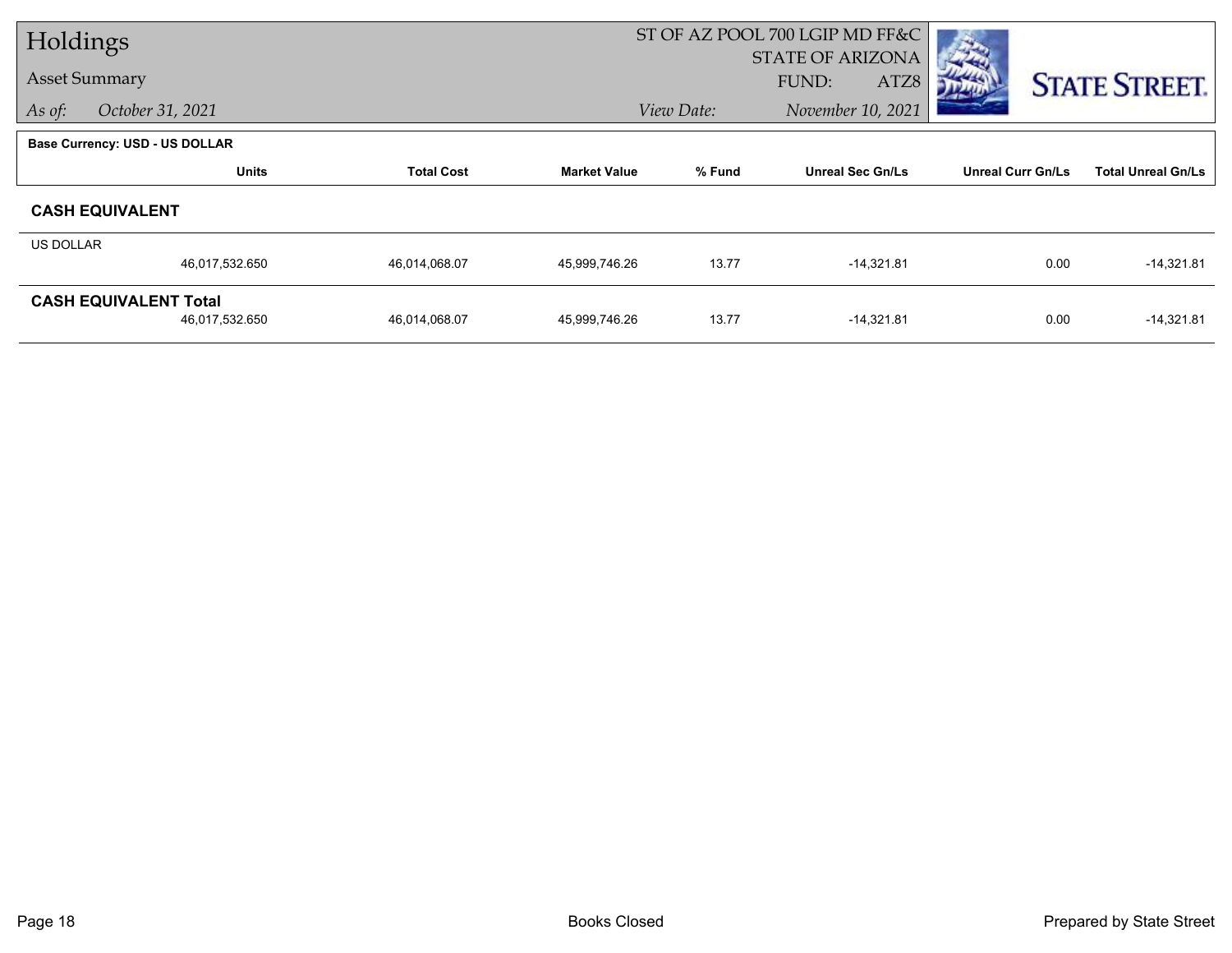| Holdings         |                                       |                   | ST OF AZ POOL 700 LGIP MD FF&C |            |                         |                          |                           |
|------------------|---------------------------------------|-------------------|--------------------------------|------------|-------------------------|--------------------------|---------------------------|
|                  |                                       |                   |                                |            | <b>STATE OF ARIZONA</b> |                          |                           |
|                  | <b>Asset Summary</b>                  |                   |                                |            | FUND:<br>ATZ8           |                          | <b>STATE STREET.</b>      |
| As of:           | October 31, 2021                      |                   |                                | View Date: | November 10, 2021       |                          |                           |
|                  | <b>Base Currency: USD - US DOLLAR</b> |                   |                                |            |                         |                          |                           |
|                  | <b>Units</b>                          | <b>Total Cost</b> | <b>Market Value</b>            | % Fund     | <b>Unreal Sec Gn/Ls</b> | <b>Unreal Curr Gn/Ls</b> | <b>Total Unreal Gn/Ls</b> |
|                  | <b>FIXED INCOME</b>                   |                   |                                |            |                         |                          |                           |
| <b>US DOLLAR</b> |                                       |                   |                                |            |                         |                          |                           |
|                  | 288,047,514.670                       | 288,959,051.61    | 287,800,778.47                 | 86.13      | $-1,158,273.14$         | 0.00                     | $-1,158,273.14$           |
|                  | <b>FIXED INCOME Total</b>             |                   |                                |            |                         |                          |                           |
|                  | 288,047,514.670                       | 288,959,051.61    | 287,800,778.47                 | 86.13      | $-1,158,273.14$         | 0.00                     | $-1,158,273.14$           |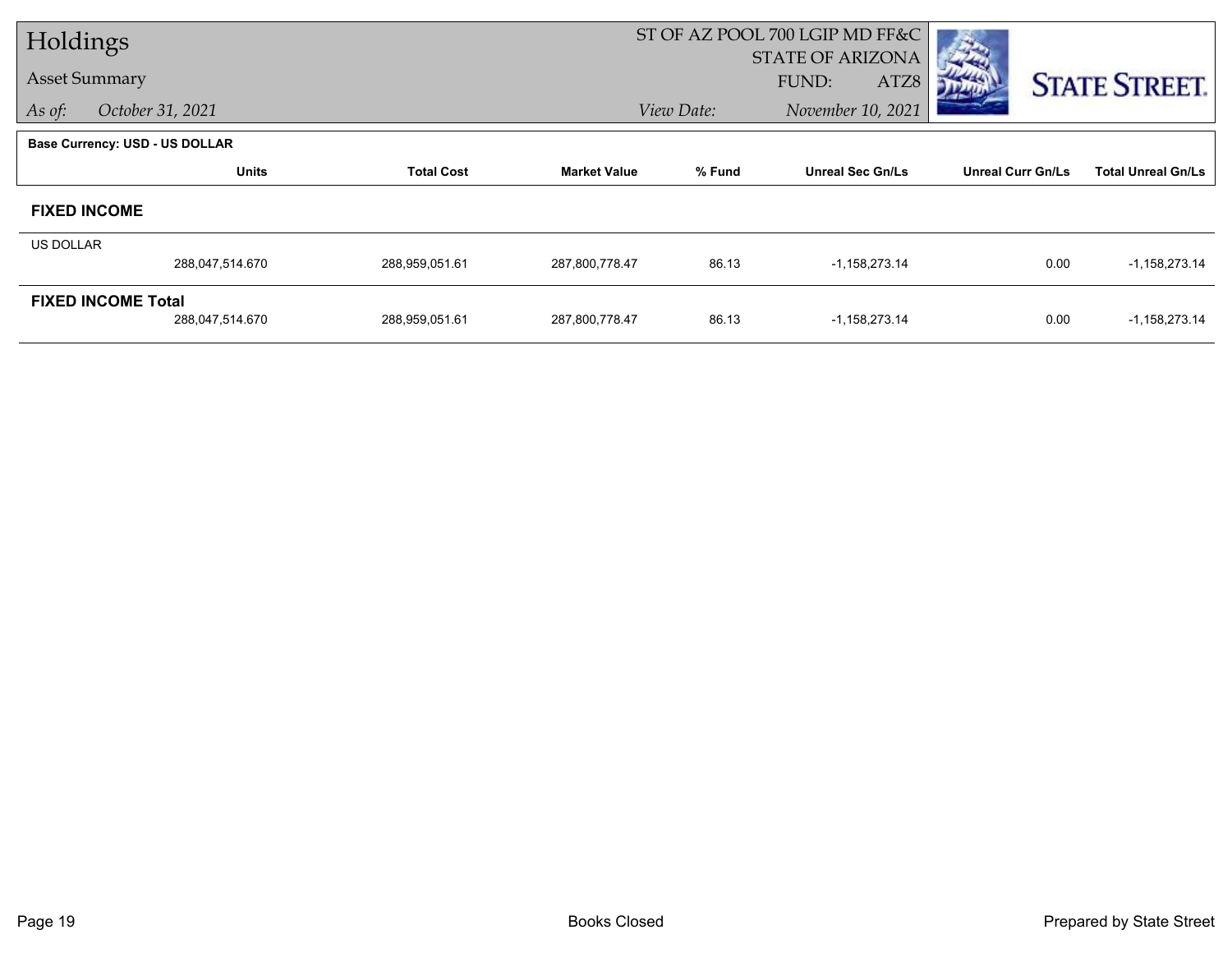|                      | Holdings                              |                   |                     |            | ST OF AZ POOL 700 LGIP MD FF&C |                   |                           |
|----------------------|---------------------------------------|-------------------|---------------------|------------|--------------------------------|-------------------|---------------------------|
|                      |                                       |                   |                     |            | <b>STATE OF ARIZONA</b>        |                   |                           |
| <b>Asset Summary</b> |                                       |                   |                     |            | ATZ8<br>FUND:                  |                   | <b>STATE STREET.</b>      |
| As of:               | October 31, 2021                      |                   |                     | View Date: | November 10, 2021              |                   |                           |
|                      | <b>Base Currency: USD - US DOLLAR</b> |                   |                     |            |                                |                   |                           |
|                      | <b>Units</b>                          | <b>Total Cost</b> | <b>Market Value</b> | % Fund     | <b>Unreal Sec Gn/Ls</b>        | Unreal Curr Gn/Ls | <b>Total Unreal Gn/Ls</b> |
| <b>FUND Total</b>    |                                       |                   |                     |            |                                |                   |                           |
|                      | 334,411,023.670                       | 335.319.096.03    | 334.146.501.08      | 100.00     | $-1.172.594.95$                | 0.00              | $-1.172.594.95$           |